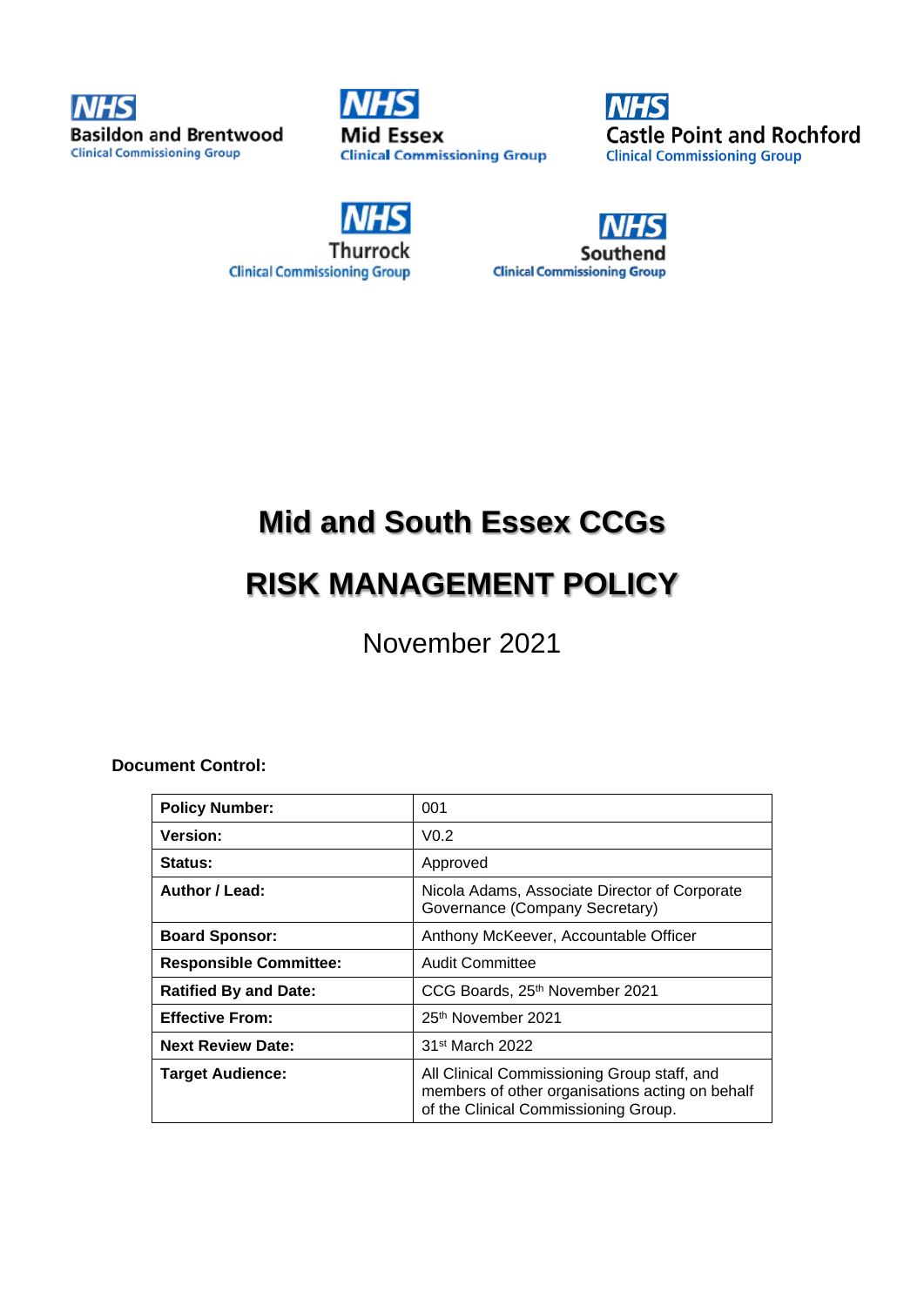# **CONTENTS**

| 1              |                                                                                     |                                                                                                                                         |  |  |  |  |
|----------------|-------------------------------------------------------------------------------------|-----------------------------------------------------------------------------------------------------------------------------------------|--|--|--|--|
| $\mathbf{2}$   |                                                                                     |                                                                                                                                         |  |  |  |  |
| 3              |                                                                                     |                                                                                                                                         |  |  |  |  |
| 4              |                                                                                     |                                                                                                                                         |  |  |  |  |
|                | 4.1<br>4.2<br>4.3<br>4.4<br>4.5<br>4.6<br>4.7<br>4.8<br>4.9<br>4.10                 |                                                                                                                                         |  |  |  |  |
| 5              |                                                                                     |                                                                                                                                         |  |  |  |  |
|                | 5.1<br>5.2<br>5.3<br>5.4<br>5.5<br>5.6<br>5.7<br>5.8<br>5.9<br>5.10<br>5.11<br>5.12 | DEFINING STRATEGIC OBJECTIVES / IDENTIFYING FUNCTIONS & DUTIES 12<br>RATING OF RISKS (ASSESSING THE IMPACT AND LIKELIHOOD OF RISKS)  13 |  |  |  |  |
| 6              |                                                                                     |                                                                                                                                         |  |  |  |  |
| $\overline{7}$ |                                                                                     |                                                                                                                                         |  |  |  |  |
| 8              |                                                                                     |                                                                                                                                         |  |  |  |  |
| 9              |                                                                                     |                                                                                                                                         |  |  |  |  |
| 10             |                                                                                     |                                                                                                                                         |  |  |  |  |
| 11             |                                                                                     |                                                                                                                                         |  |  |  |  |
| 12             |                                                                                     |                                                                                                                                         |  |  |  |  |
|                |                                                                                     |                                                                                                                                         |  |  |  |  |
|                |                                                                                     |                                                                                                                                         |  |  |  |  |
|                |                                                                                     |                                                                                                                                         |  |  |  |  |
|                |                                                                                     |                                                                                                                                         |  |  |  |  |
|                |                                                                                     |                                                                                                                                         |  |  |  |  |
|                |                                                                                     | APPENDIX E - SUMMARY RISK APPETITE AND ACCEPTABLE RISK SCORE  25                                                                        |  |  |  |  |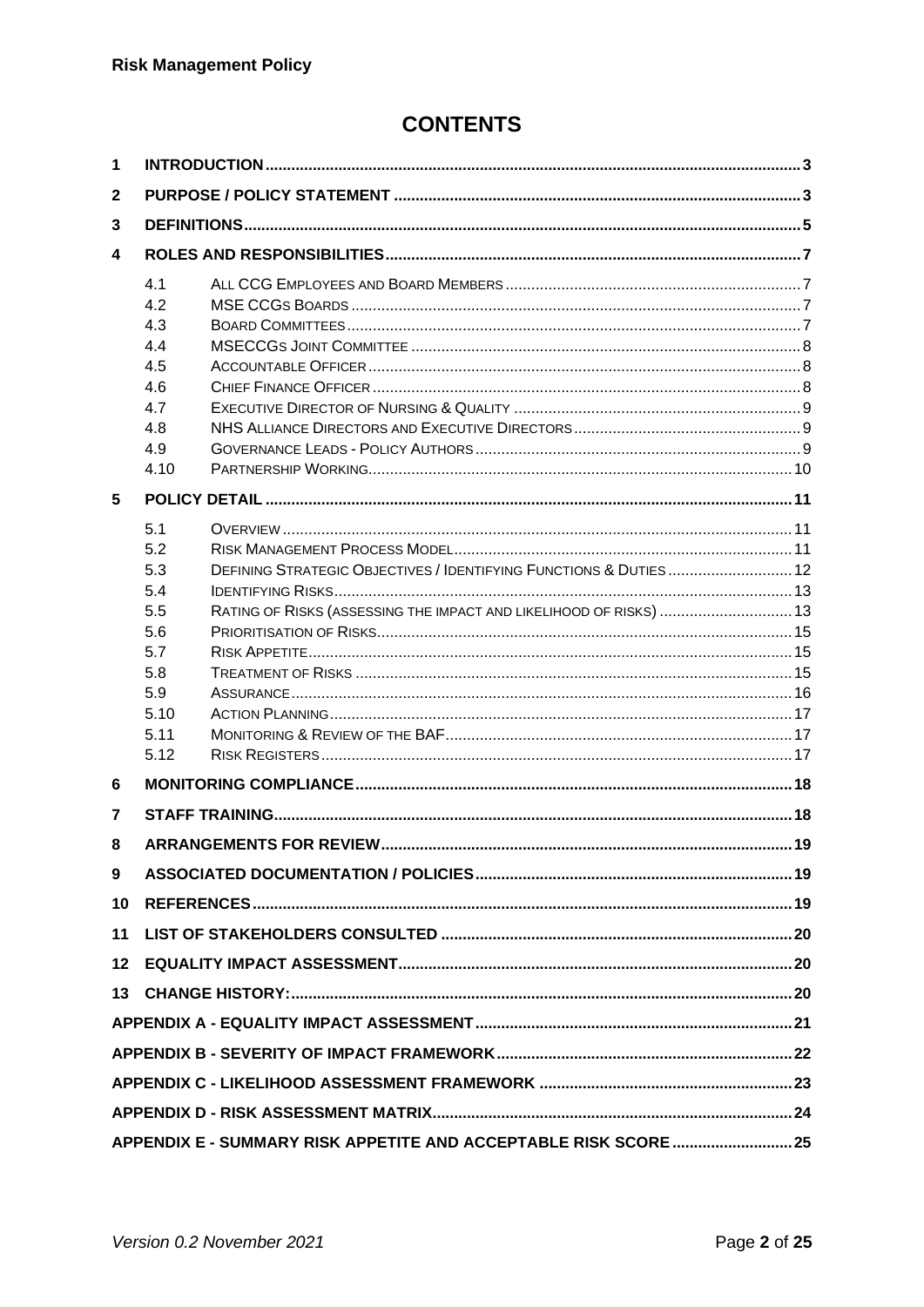## **1 INTRODUCTION**

- 1.1 The five mid and south Essex (MSE) CCGs (NHS Basildon & Brentwood CCG, NHS Castle Point & Rochford CCG, NHS Mid Essex CCG, NHS Southend CCG and NHS Thurrock CCG (hereafter referred to as 'the CCGs')) work collaboratively across the Health and Care Partnership (HCP) footprint to manage their risks. The CCGs acknowledge that commissioning health services and tackling health inequalities in an innovative and effective way is inherently risky, but that it can bring positive advantages, benefits and opportunities where managed appropriately. The CCGs do not aim to create a risk-free environment, but rather one in which risk is considered as a matter of course and appropriately identified and managed.
- 1.2 The CCGs recognise that good risk management will provide a safer environment and better care for patients and will allow the CCGs to fulfil their strategic objectives. Risk Management is therefore a core organisational process, embedded within all structures and processes.
- 1.3 The CCG recognises the importance of involving local stakeholders in its risk management processes and of working in partnership to identify, prioritise and manage shared risks. Consequently, there is a much closer working relationship with partners to manage system wide risks as the introduction of the statutory Integrated Care System evolves.
- 1.4 This policy sets out how the CCGs are now managing MSE risks within one Board Assurance Framework (BAF) and Corporate Risk Register (CRR) and describes that risk management process.
- 1.5 The CCGs have formed the Mid and South Essex CCGs Joint Committee (hereafter referred to as the 'Joint Committee) for the purpose of commissioning and managing contracts on behalf of the CCGs (where they are delegated to do so). Risks relating to services commissioned by the Joint Committee form part of the BAF and CRR process and are therefore managed under the one process described in this policy.

## **2 PURPOSE / POLICY STATEMENT**

- 2.1 The purpose of this policy is to provide the overarching framework for the management of risks within the CCGs. It applies across all CCGs in all departmental areas, it includes all CCG staff, Board Members and Member Practices (where risks need to be reported to the CCG). It relates to all areas of the CCGs activities as commissioners of NHS services, and applies to all premises of the CCGs and persons engaged in business on behalf of the CCGs.
- 2.2 The aim of the policy is to establish and maintain a framework for risk management which:
	- Supports the CCGs in **achieving their strategic objectives** and realising the significant quality, financial and organisational benefits from minimising / managing risk;
	- Ensure processes are based on **best practice and national guidance**;
	- Promotes an approach to **integrated risk management** across all areas of corporate and clinical risk across the MSE area;
	- Assists the CCG Boards in **agreeing the Governance Statement** for 2021/22;
	- **Embeds risk management practices** in the day-to-day functions of the CCGs as well as their role within the HCP, across system working.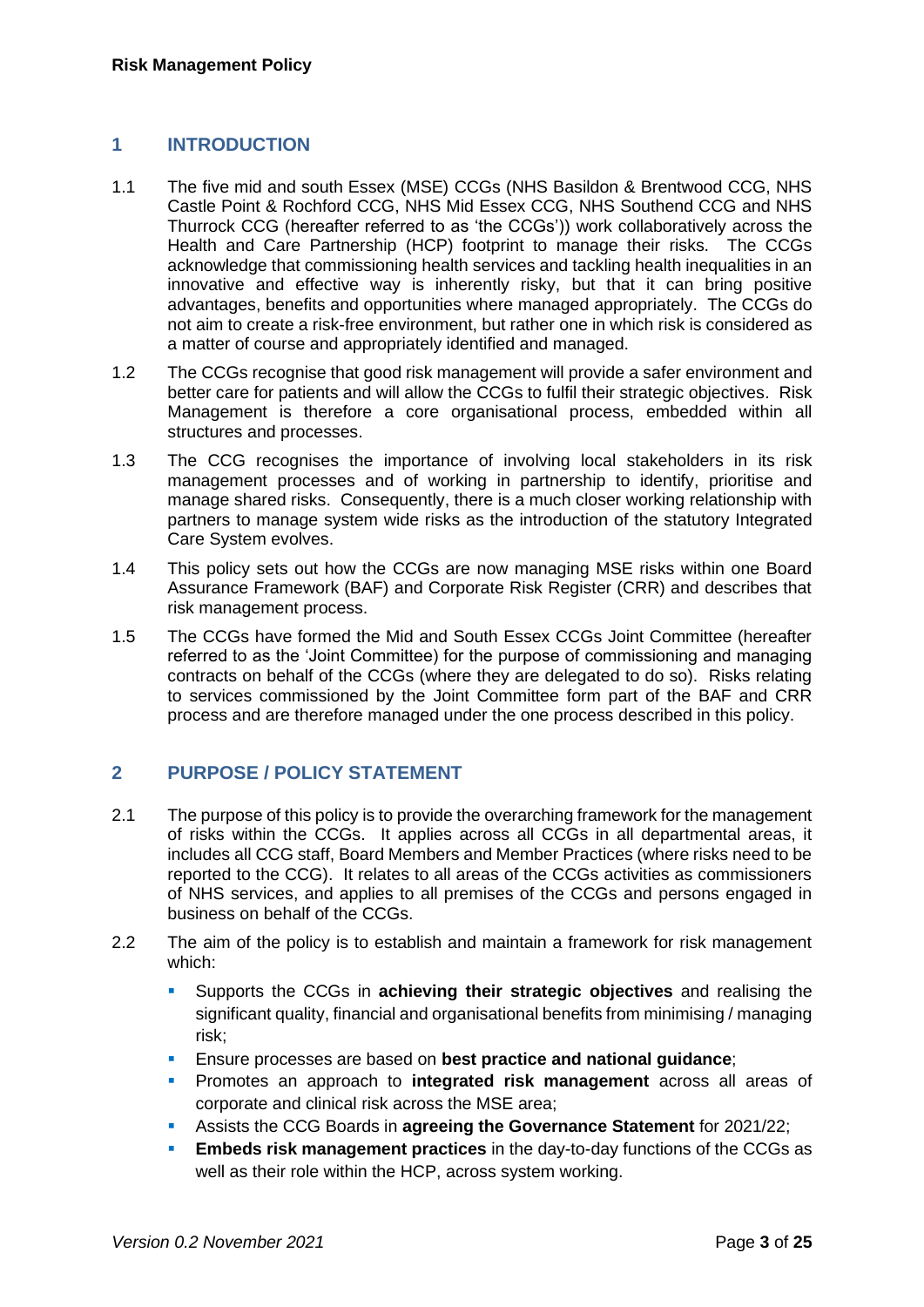- 2.3 In the NHS risks are managed continuously, sometimes consciously and sometimes without realising. However, often risks are not managed systematically, which could expose the CCGs to extreme levels of risk threatening the way in which they operate and, in some cases, whether they operate at all. It is important to adopt a systematic and consistent approach to risk management, which encompasses all the CCGs functions and activities.
- 2.4 The resources available for managing risk are finite and so the aim is to achieve an optimum response to risk, prioritised in accordance with an evaluation of the risks, striking the balance between cost and benefit. Risk and risk taking is unavoidable and inherent in everything that the CCGs do, such as assessing levels of health need in the community, determining service priorities, managing a project, taking decisions about future strategies, or even deciding not to take any action at all. It is important therefore that CCGs take action to manage risk in a way which they can justify to a level which is tolerable. The amount of risk which is judged to be tolerable and justifiable is the 'risk appetite'.
- 2.5 A risk management framework operated in isolation can be ineffective and lack 'continual learning'. It is therefore important to ensuring that risks are adequately reported at all appropriate levels of the organisation and particularly to the ultimate accountable officers (i.e. the Board). This will enable monitoring of whether or not the risk profile of the CCGs are changing and provide assurance that risk management is effective, identifying if and when further action is necessary.
- 2.6 An effective risk management framework, strikes an appropriate balance in how those accountable for risk throughout the organisation engage with the risk management process, depicted in the diagram below adapted from HM Treasury: The Orange Book. Management of Risk – Principles and Concepts (2020), referred to hereafter as the 'Orange Book'.



2.7 The BAF and CRR enable that balance to be struck whereby the Board are concerned with strategic risks; those that may affect the overall delivery of CCG objectives, functions and duties and Directorates and Executives are concerned with the operational risks on a delivery level; with an escalation process that ensures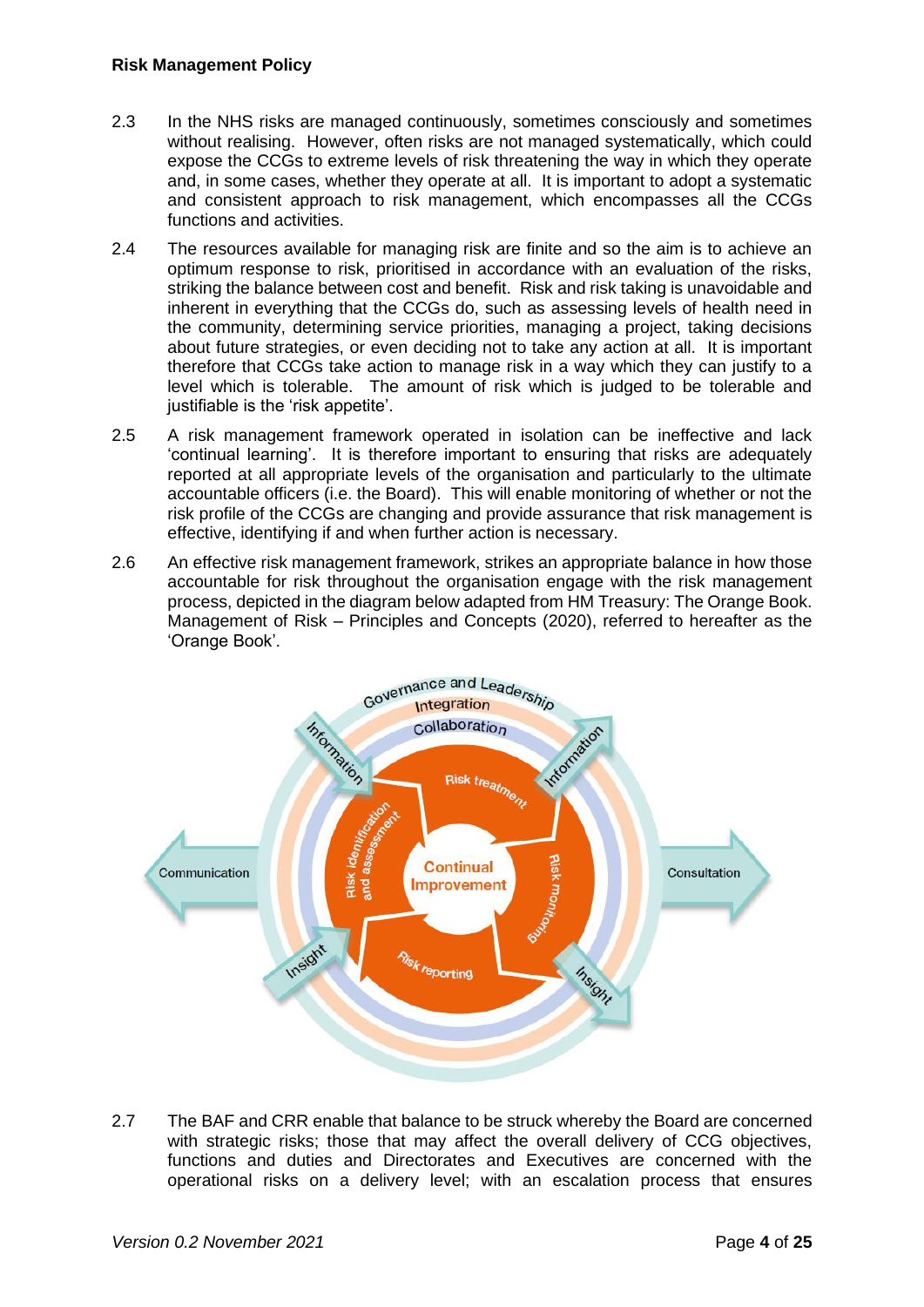operational risks that can impact on strategy are escalated to the Board.

- 2.8 This policy has been established to achieve this and is therefore based on current best practice in the field of risk management.
- 2.9 In addition to ensuring that risk management is an on-going, continual process, the CCGs specific integrated risk management objectives for 2021/2022 are to:
	- **Revise and update the CCGs Risk Management Policy;**
	- **Continue to develop wider ownership of risk processes collectively across MSE;**
	- Raise awareness of risk management;
	- **■** Maintain the BAF and CRR on a bi-monthly basis that profiles the CCGs risks managed by the Boards / MSE CCGs Joint Committee where they are considered extreme and managed by the Senior Management Teams/relevant Committees where they are considered high, medium or low risk;
	- **Support CCG Committees meeting in common to discharge their delegated risk** management responsibilities and develop how the BAF and CRR process is embedded within wider system assurance functions;
	- **Consider how wider risks across the system, within Provider Trusts are reflected** within the CCGs BAF and CRR, looking to the development of a system framework as part of the Integrated Care Partnership from 2022/2023.

# **3 DEFINITIONS**

| <b>Board Assurance</b><br><b>Framework (BAF)</b> | The BAF provides the structure and process that enables the CCG<br>to focus on those risks that might compromise achieving its most<br>important (principle) strategic objectives; and to map out both the key<br>controls that should be in place to manage those objectives and<br>confirm the Board has gained sufficient assurance about the<br>effectiveness of these controls. This relates to the extreme<br>documented risks of the CCG set out within the framework (rated 15<br>and above). |
|--------------------------------------------------|-------------------------------------------------------------------------------------------------------------------------------------------------------------------------------------------------------------------------------------------------------------------------------------------------------------------------------------------------------------------------------------------------------------------------------------------------------------------------------------------------------|
| <b>Corporate Risk</b><br><b>Register</b>         | Represents the same process as that identified (in the BAF) above,<br>but for the high, medium and low priority risks that could possibly<br>escalate to become risks that threaten CCG Objectives.                                                                                                                                                                                                                                                                                                   |
| <b>Risk</b>                                      | The possibility that loss or harm will arise from a given situation / the<br>uncertainty of outcome, whether positive opportunity or negative<br>threat, of actions and events. In the context of this policy and<br>strategy, this encompasses anything from the possibility of injury to<br>an individual patient or member of staff to anything which impacts<br>upon the ability of the CCGs to fulfil their aims and objectives.                                                                 |
| <b>Operational Risks</b>                         | A risk that may impact on the organisation's ability to carry out its<br>functions daily in a safe and efficient manner, such as clinical (patient<br>safety), staff safety, security, information, financial and litigation.<br>Whilst they may have some external impact, they mostly impact on<br>the internal functioning and services of the CCGs.<br>Significant operational risks, which are not effectively managed, may                                                                      |
|                                                  | impact on the delivery of strategic objectives. Those operational risks<br>will therefore be escalated to strategic level if and when they are risk<br>rated as red/extreme.                                                                                                                                                                                                                                                                                                                          |
| <b>Project Risks</b>                             | Risks that are associated with a specific project and that are not<br>intended to have an impact beyond the remit of that project.                                                                                                                                                                                                                                                                                                                                                                    |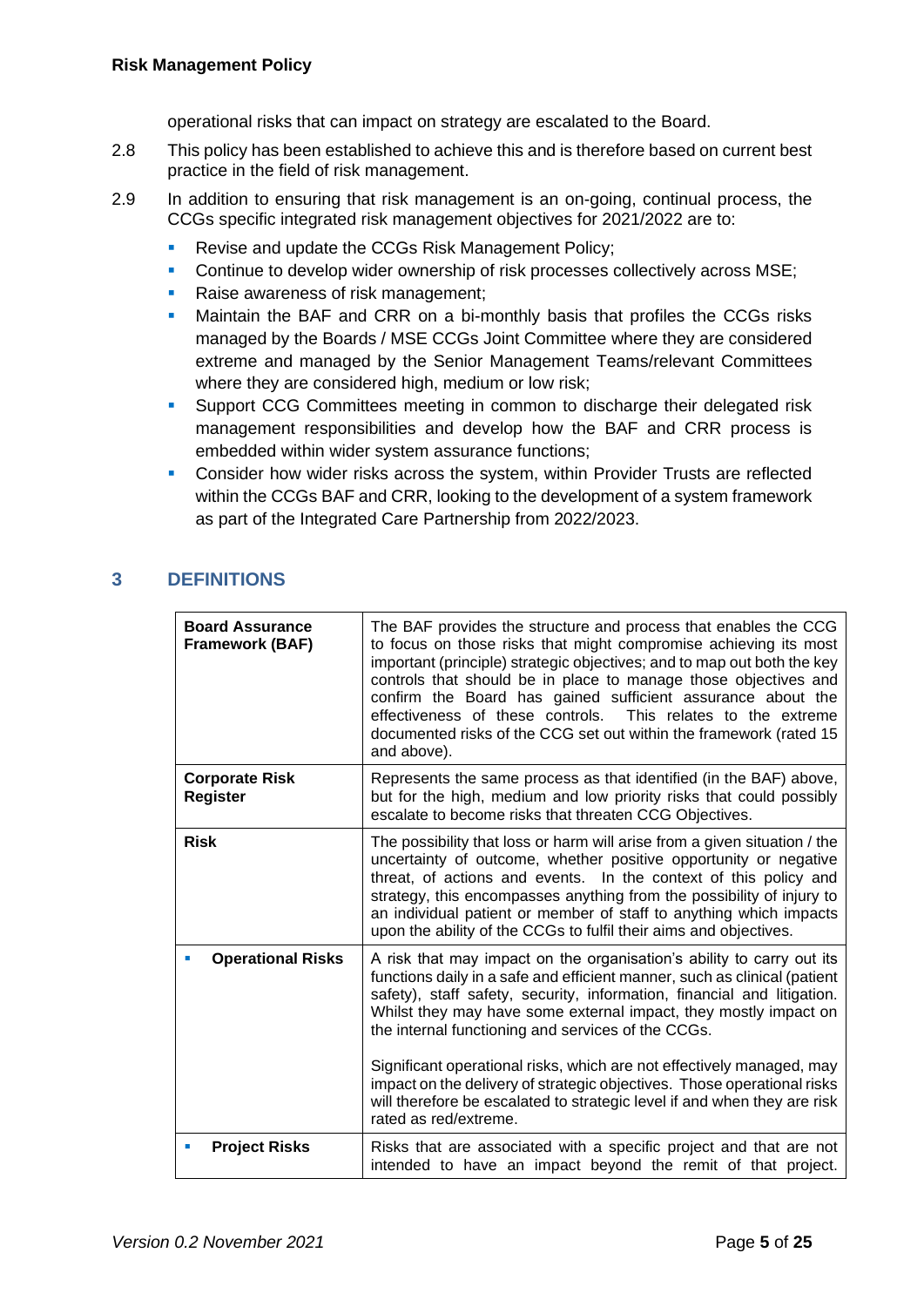|                                             | Consequently, project risks assessed as a high impact may not<br>represent a 'corporate' high risk. Project risks assessed as 'Extreme'<br>will be re-assessed as part of the Corporate Risk framework to<br>determine whether they should be escalated to the Corporate Risk<br>Register or Board Assurance Framework.                                                                                                                                                                                                                                                                                                                                                                                                                                                                                                                                                                                                                                                                                                                                                                                      |  |  |  |  |
|---------------------------------------------|--------------------------------------------------------------------------------------------------------------------------------------------------------------------------------------------------------------------------------------------------------------------------------------------------------------------------------------------------------------------------------------------------------------------------------------------------------------------------------------------------------------------------------------------------------------------------------------------------------------------------------------------------------------------------------------------------------------------------------------------------------------------------------------------------------------------------------------------------------------------------------------------------------------------------------------------------------------------------------------------------------------------------------------------------------------------------------------------------------------|--|--|--|--|
| <b>Reputational Risks</b>                   | Loss of loyalty or commitment from stakeholders following an event<br>that harms the CCG's reputation.                                                                                                                                                                                                                                                                                                                                                                                                                                                                                                                                                                                                                                                                                                                                                                                                                                                                                                                                                                                                       |  |  |  |  |
| <b>Strategic Risks</b>                      | A risk that may impact upon the whole organisation and the<br>achievement of the CCG's objectives, rather than having an impact<br>on only one department. They have the highest potential for external<br>impact including engagement with the wider HCP community and<br>with external stakeholders.                                                                                                                                                                                                                                                                                                                                                                                                                                                                                                                                                                                                                                                                                                                                                                                                       |  |  |  |  |
|                                             | Strategic risks are reviewed and, where necessary modified, by the<br>Boards on a bi-monthly basis and are to be managed as complex<br>processes as opposed to discrete events. The Boards will ensure<br>that strategic risks are properly identified and correctly managed, by<br>review of the BAF and performance management.                                                                                                                                                                                                                                                                                                                                                                                                                                                                                                                                                                                                                                                                                                                                                                            |  |  |  |  |
| <b>Risk Appetite</b>                        | The amount of risk that an organisation is prepared to accept,<br>tolerate, or be exposed to at any point in time.                                                                                                                                                                                                                                                                                                                                                                                                                                                                                                                                                                                                                                                                                                                                                                                                                                                                                                                                                                                           |  |  |  |  |
| <b>Risk Management</b>                      | A proactive approach to the:<br><b>Identification</b> of risks;<br>ш<br>Analysis and assessment of the likelihood and potential impact<br>a.<br>of risks;<br>Elimination of those risks that can be reasonably and<br>ш<br>practicably eliminated;<br>The management of risk through treatment (improvement in<br>ш<br>controls), transference (moving the risk to a third party for<br>example through insurance), termination (ceasing the activity<br>that gives rise to a risk) or toleration (accepting that the risk exists<br>and cannot be treated).<br><b>Communication of risks; and</b><br>ш<br>Regular monitoring of risks to ensure that controls are<br>ш<br>effective in reducing the level of risk.<br>Risk management is an integral part of the systems of internal control<br>and corporate assurance programme. Corporate assurance is a<br>process designed to provide evidence that NHS organisation is doing<br>its 'reasonable best' to meet objectives, protect patients, Board<br>members, staff, member practices, the public and all stakeholders<br>against risks of all kinds. |  |  |  |  |
| <b>Inherent Risk</b>                        | The exposure arising from a specific risk before any action has been<br>taken to manage it.                                                                                                                                                                                                                                                                                                                                                                                                                                                                                                                                                                                                                                                                                                                                                                                                                                                                                                                                                                                                                  |  |  |  |  |
| <b>Residual Risk</b>                        | The exposure arising from a specific risk after action has been taken<br>to manage it, making the assumption that the action is effective.                                                                                                                                                                                                                                                                                                                                                                                                                                                                                                                                                                                                                                                                                                                                                                                                                                                                                                                                                                   |  |  |  |  |
| <b>Risk Profile</b>                         | The documented and prioritised overall assessment of the range of<br>specific risks faced by the organisation.                                                                                                                                                                                                                                                                                                                                                                                                                                                                                                                                                                                                                                                                                                                                                                                                                                                                                                                                                                                               |  |  |  |  |
| <b>Integrated Risk</b><br><b>Management</b> | Addresses the management of risk across the organisation at varying<br>levels and directorates. Integrated risk management provides a<br>more effective risk system than that available from a limited scope<br>risk process.                                                                                                                                                                                                                                                                                                                                                                                                                                                                                                                                                                                                                                                                                                                                                                                                                                                                                |  |  |  |  |
| <b>Risk Materialisation</b>                 | When the risk (circumstances) thought possible actually occur.                                                                                                                                                                                                                                                                                                                                                                                                                                                                                                                                                                                                                                                                                                                                                                                                                                                                                                                                                                                                                                               |  |  |  |  |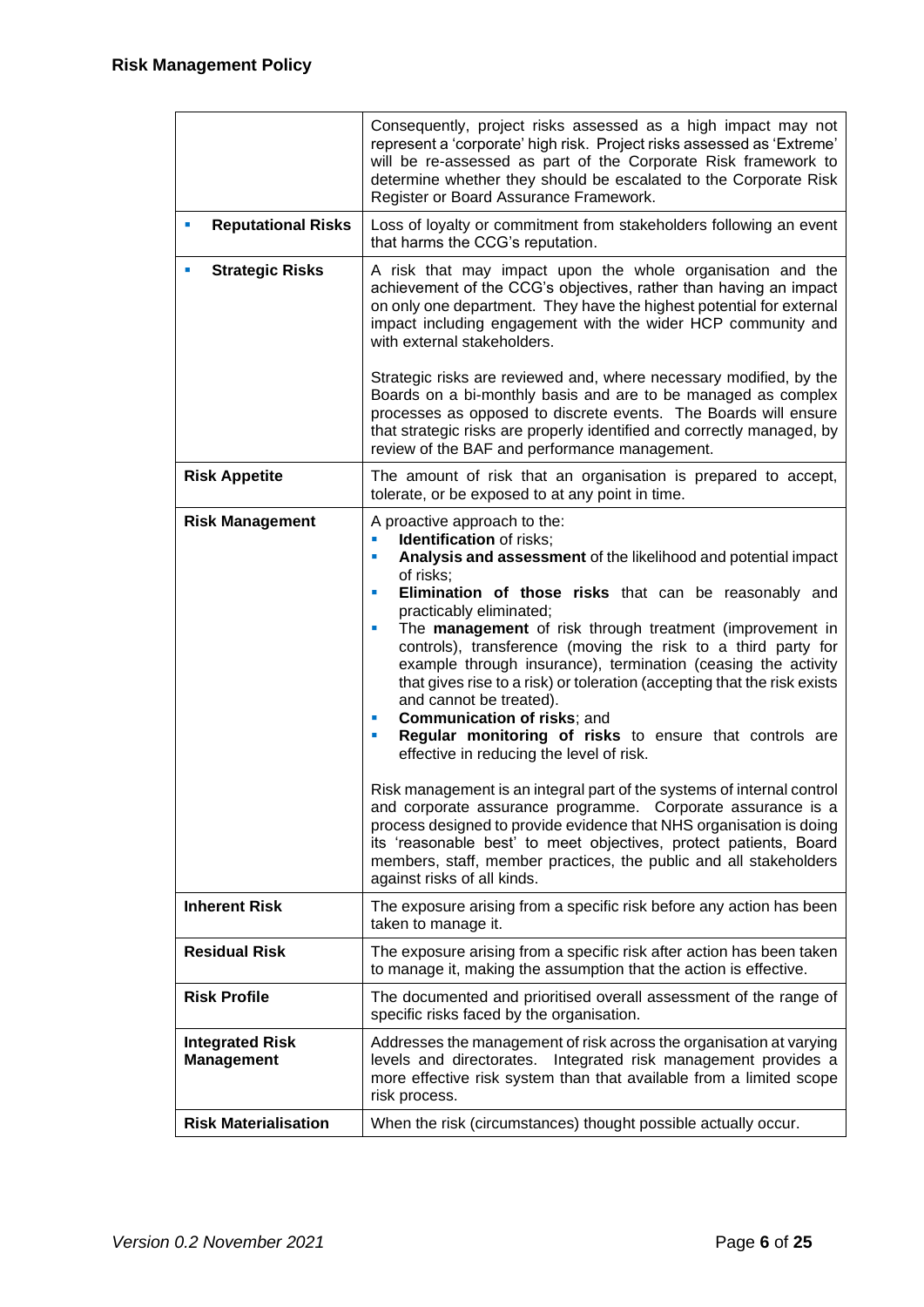## **4 ROLES AND RESPONSIBILITIES**

#### **4.1 All CCG Employees and Board Members**

- 4.1.1 All staff, committees, sub-committees and groups that support the CCGs business have responsibility for identifying, assessing and putting systems in place to mitigate any risks to the achievement of strategic objectives, and ensuring these are managed through the risk register system.
- 4.1.2 Specifically, all staff and Board Members (including contractors, agency or locum staff and third party (back office) providers) are responsible for:
	- Reporting incidents/accidents and near misses using the CCGs' incident reporting procedures;
	- Maintaining safe working practices;
	- **E** Being aware of their duty under legislation to take reasonable care of their own health and safety and that of others;
	- Complying with all CCG policies, procedures and guidance for the protection of the health, safety and welfare of themselves and others;
	- **EXECT** Familiarising themselves and complying with the Risk Management Policy of the CCGs and any relevant directorate/department risk management procedures;
	- Being aware of any emergency procedures relevant to their role and place of work, e.g. evacuation/lockdown and fire safety procedures;
	- **EXECT** Identifying risks within their area of work and taking appropriate action to assess and manage such risks and/or report them to their line manager;
	- **EXTENDING 15 Attending training and development events to ensure a full understanding of their** risk management responsibilities.

## **4.2 MSE CCGs Boards**

4.2.1 The CCG Boards are accountable and responsible for ensuring that the CCG has an effective programme for managing all types of risks, which is achieved via review of the BAF. In order to verify that risks are being managed appropriately and that the CCGs can deliver their objectives; the Boards receive and consider reports or minutes from all CCG committees (including the MSE CCGs Joint Committee).

## **4.3 Board Committees**

#### Audit Committees

- 4.3.1 The CCG Audit Committees have over-arching responsibility for risk management within the CCG and will ensure organisation-wide coordination and prioritisation of risk management issues. The Audit Committees are responsible for the development, monitoring and review of the Board Assurance Framework and Corporate Risk Registers. The Committees will receive a report on the BAF at each meeting and will seek assurance via the minutes of other Board committees that risks are being appropriately managed and robust processes exist to provide assurance that risks are managed appropriately to enable achievement of CCG objectives.
- 4.3.2 The Audit Committees will review the Risk Management Policy on an annual basis and will be responsible for agreeing the annual audit plan to ensure the CCG receives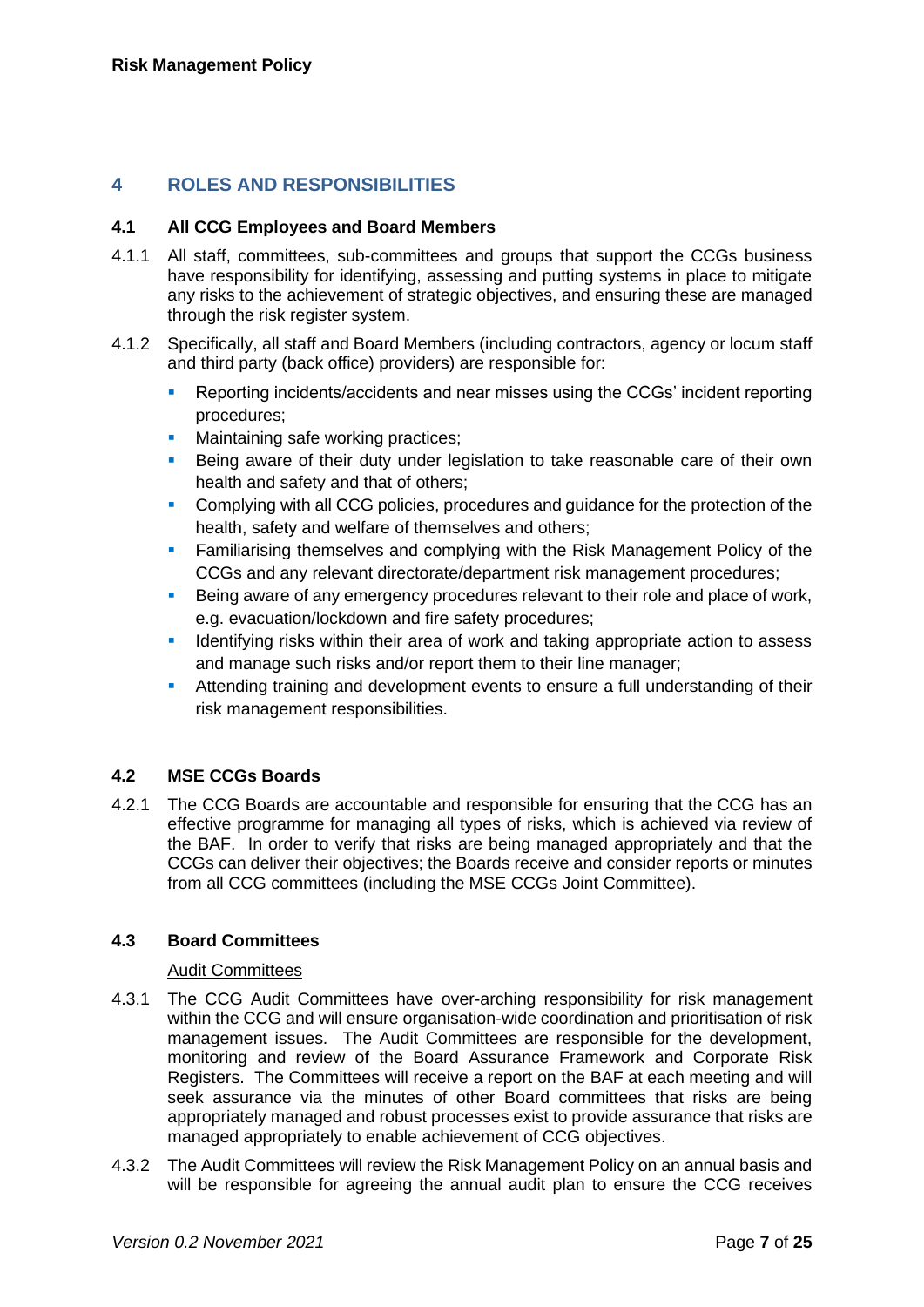assurance that controls are adequate and effective and will obtain assurance sufficient to enable the Governance Statement to be signed-off by the Accountable Officer at the end of each financial year.

Patient Safety & Quality Committees

4.3.3 The Patient Safety & Quality Committees are the committees with overarching responsibility for the management of safety and quality related risks. The Committees will receive the extract of relevant risks at each meeting (bi-monthly) to review risks and seek assurance that actions are being taken to mitigate and manage risks to the target risk level. The Committees will be responsible for holding management to account for risk mitigation and recommending the escalation/de-escalation/closure of risks on the CRR and BAF.

## Finance & Performance Committees

4.3.4 The Finance & Performance Committees are the committees with overarching responsibility for the management of finance and performance related risks. The Committees will receive the extract of relevant risks at each meeting (bi-monthly) to review risks and seek assurance that actions are being taken to mitigate and manage risks to the target risk level. The Committees will be responsible for holding management to account for risk mitigation and recommending the escalation/deescalation/closure of risks on the CRR and BAF.

## **4.4 MSECCGs Joint Committee**

4.4.1 The MSE CCGs Joint Committee is the committees with overarching responsibility for the management of risk associated with the matters delegated to the Committee by the CCGs. The Joint Committee will receive the extract of relevant risks associated with their delegated authority at each meeting (bi-monthly) to review risks and seek assurance that actions are being taken to mitigate and manage risks to the target risk level. The Committee will be responsible for holding management to account for risk mitigation and recommending the escalation/de-escalation/closure of risks on the CRR and BAF.

## **4.5 Accountable Officer**

- 4.5.1 The Accountable Officer has overall responsibility for ensuring there is an effective risk management system in place within the CCG, for meeting statutory requirements and adhering to guidance issued by NHS England in respect of governance.
- 4.5.2 The Accountable Officer will report annually to the CCG Boards on the adequacy of internal control and risk management as part of the Board's overall responsibility to prepare a Governance Statement for inclusion in the CCGs' Annual Reports.
- 4.5.3 This will be delivered through the office of the Chief of Staff and via the Governance Leads of the MSE CCGs.

## **4.6 Chief Finance Officer**

- 4.6.1 The Chief Finance Officer has delegated responsibility for financial risk management and will ensure:
	- The effectiveness of the CCGs financial control systems.
	- **EXECUTE:** Significant financial risks faced by the CCG are identified and managed effectively.
	- **The Audit Committee and Internal Audit effectively perform their roles in assuring** the CCGs system of internal control.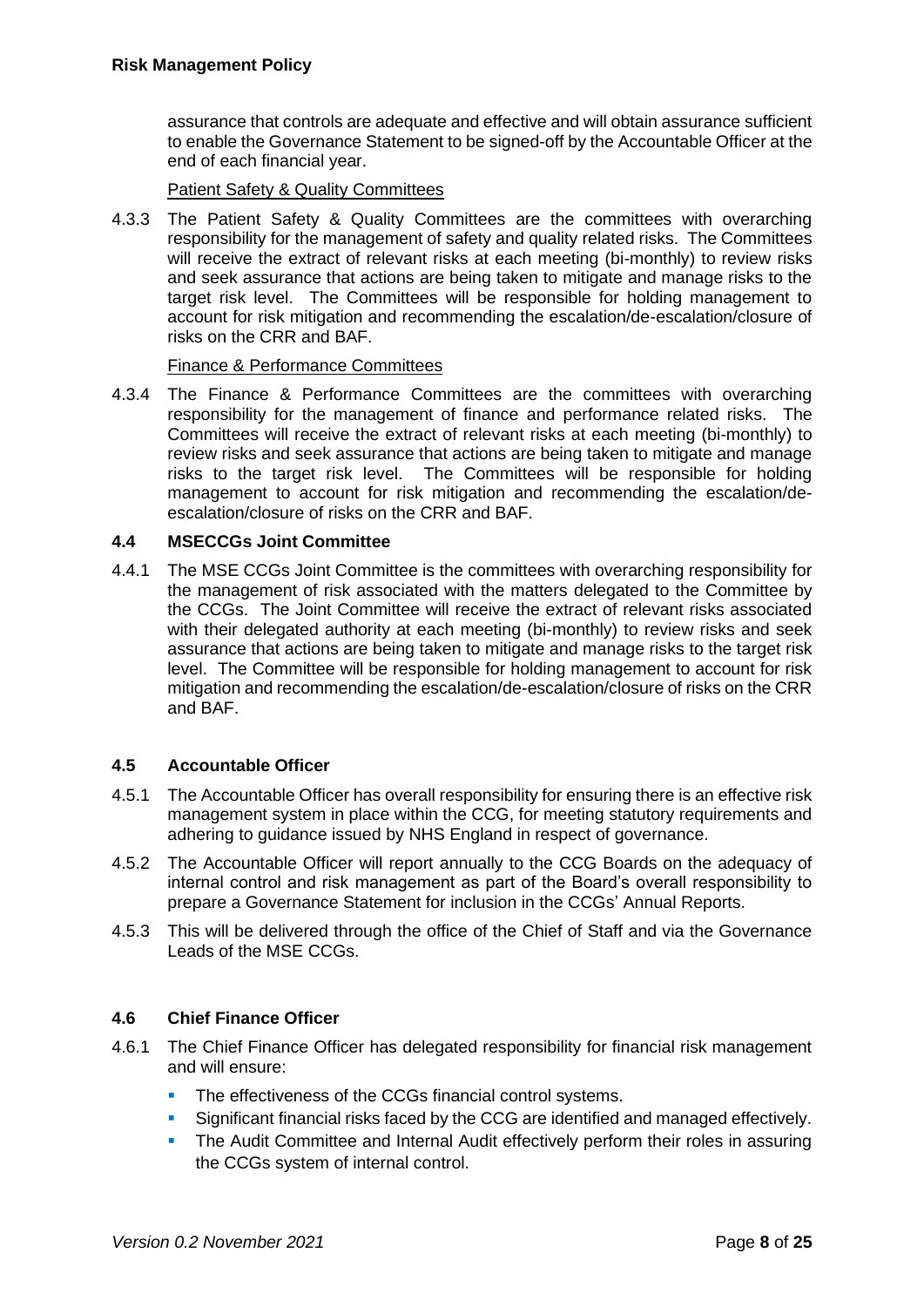- Robust counter fraud arrangements are in place and comply with NHS standards in relation to counter fraud.
- 4.6.2 The Chief Finance Officer also acts as the Senior Information Risk Owner.

## **4.7 Executive Director of Nursing & Quality**

- 4.7.1 The Executive Director of Nursing & Quality has lead officer responsibility and accountability for safeguarding children and adults for the CCGs and works in partnership with the Local Authority and other key agencies to ensure that the statutory duties of the CCGs in relation to safeguarding children and adults are met. The Executive Director of Nursing & Quality also acts as the Caldicott Guardian for the CCGs.
- 4.7.2 The Executive Director of Nursing & Quality provides assurance to the Boards regarding patient safety within commissioned services in line with local and national legislation and guidance and will therefore ensure that any associated risks are appropriately captured on the BAF and CRR along with actions taken to manage those risks.

## **4.8 NHS Alliance Directors and Executive Directors**

- 4.8.1 The NHS Alliance Directors and Executive Directors are responsible for ensuring that appropriate and effective risk management processes are in place within their designated areas and scope of responsibility. They are also responsible for ensuring that all members of their staff area aware of the risks within their work environment and of their personal responsibilities, and that all their staff receive appropriate information, instruction and training to enable them to work safely. These responsibilities extend to anyone affected by the CCG's operations, including contractors, members of the public and visitors.
- 4.8.2 Responsibilities also include ensuring that all necessary risk assessments are carried out within their directorate/department in liaison with relevant advisors where necessary, e.g. in relation to Health & Safety and Information Governance and ensuring the identification and mitigation of risk within all investment plans, business cases, and new projects initiated by the CCG or Joint Committee.
- 4.8.3 NHS Alliance Directors and Executive Directors are responsible for implementing and monitoring any identified and appropriate risk management control measures within their designated areas and scope of responsibility. In situations where red/extreme operational risks have been identified and where local control measures are considered inadequate, they are responsible for escalating those risks for the attention of the relevant Committee. Furthermore, where risks remain static over three iterations of the BAF/CRR the Directors will be called to account by the relevant Committee to explain the circumstances surrounding the risks and how and when they will be managed to their target level.
- 4.8.4 Directors may delegate the delivery of some of the operational risk processes to an appropriate senior manager, who will be named as the 'System/Place Lead' on the BAF and will be responsible for providing regular updates on risks.

#### **4.9 Governance Leads - Policy Authors**

4.9.1 The Governance Leads of each CCG have operational responsibility for the development and implementation and review of the CCG's Risk Management Policy,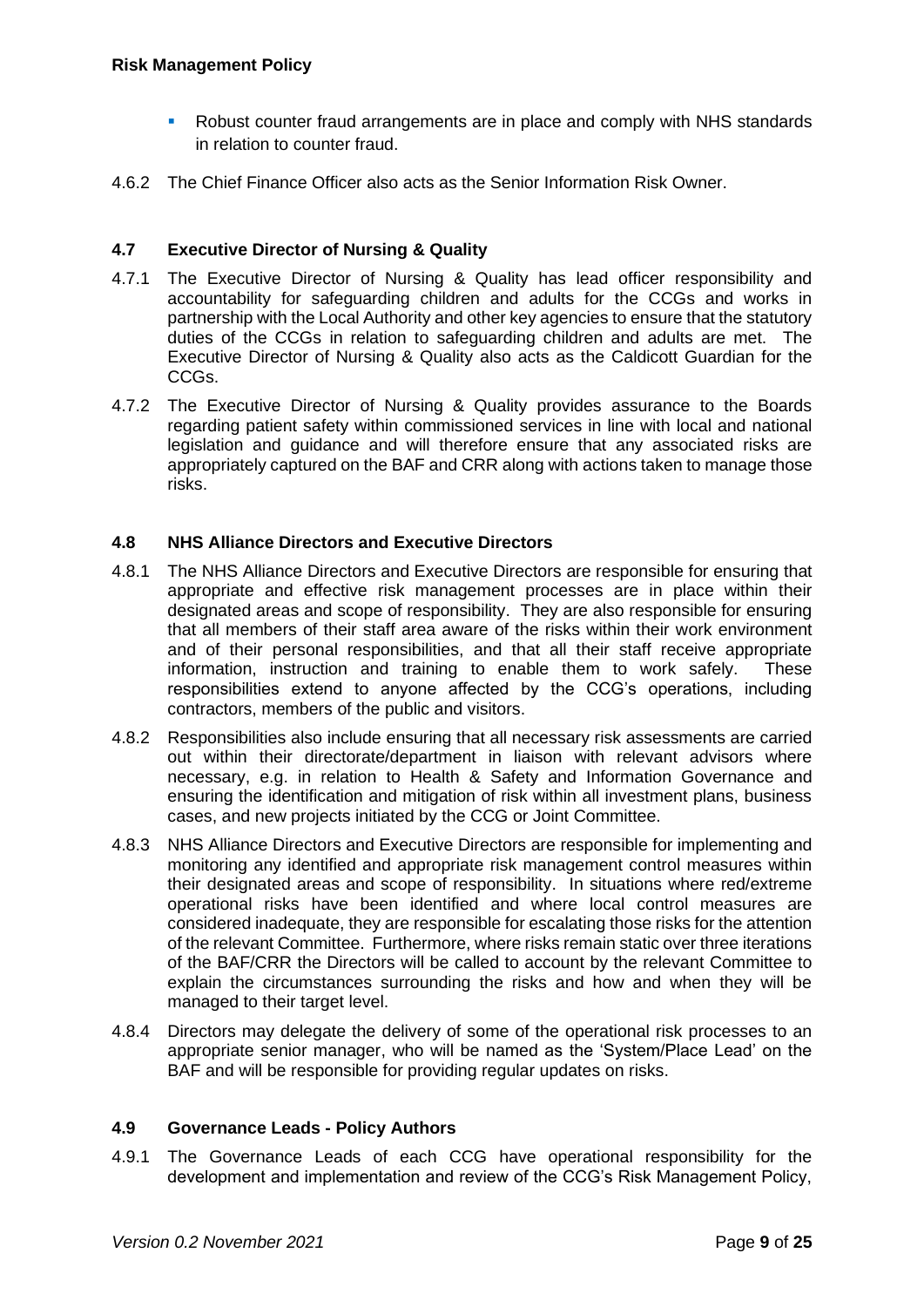Board Assurance Framework and ensuring that comprehensive registers of all significant risks that might impact upon achievement of the CCG's strategic objectives are maintained, updated and reported regularly to the relevant Committees/Sub-Committees, the CCG Boards and the Joint Committee. This will include:

- Ensuring risk management systems are in place throughout the CCGs.
- **Ensuring the BAF and CRR is regularly reviewed by the senior managers** designated as risk holders, updated and reported to the CCG Boards and committees.
- **E** Ensuring that there is appropriate external review of the CCGs' risk management processes (for example as part of the internal audit programme) and that the outcome is reported to the Audit Committees.
- **Ensuring that identified risk mitigation and actions are put in place, regularly** monitored and implemented.
- **Ensuring that risks are reviewed in line with the CCGs reporting arrangements.**
- Providing advice on the risk management process.
- Working collaboratively with Internal and External Audit.
- Ensuring that the Risk Management Policy is updated on an annual basis and approved by the CCG Boards.
- **Ensuring that the CCGs comply with relevant legislation and guidance.**
- **Ensuring that the CCGs move towards closer management of risks across the mid.** and south Essex system by review and (where appropriate) incorporation of system risks into the BAF and CRR.
- 4.9.2 The Head of Corporate Governance from Mid Essex CCG has responsibility for coordinating and leading the working in relation to the BAF and CRR on behalf of all CCGs.

## **4.10 Partnership Working**

- 4.10.1 It is often at the interface between organisations that the highest risks exist and clarity about responsibilities and accountabilities for those risks are most difficult to ascertain. Only by working closely and collaboratively with a wide range of partner organisations can these risks be identified and properly managed.
- 4.10.2 The CCG will endeavour to involve partner organisations in all aspects of risk management as appropriate. Key partners include GP Practices, providers of shared services to the CCGs, Provider Trusts, Local Authorities, the Police, statutory and voluntary bodies and patient representative groups.
- 4.10.3 Although the CCG currently works closely with key stakeholders around areas of identified risk (such as child protection, discharge arrangements, workforce planning) and there are a number of joint structures that exist between agencies (e.g. Partnership Boards), more explicit systems need to be developed to ensure that risk management is fully integrated in joint working arrangements.
- 4.10.4 With the establishment of the Joint Committee, the CCGs are developing governance arrangements for risks where accountability remains with the CCG, but responsibility for the management of associated risks sits with system partners and is overseen by groups such as the System Finance Leaders Group, System Leaders Executive Group and System Oversight and Assurance Group.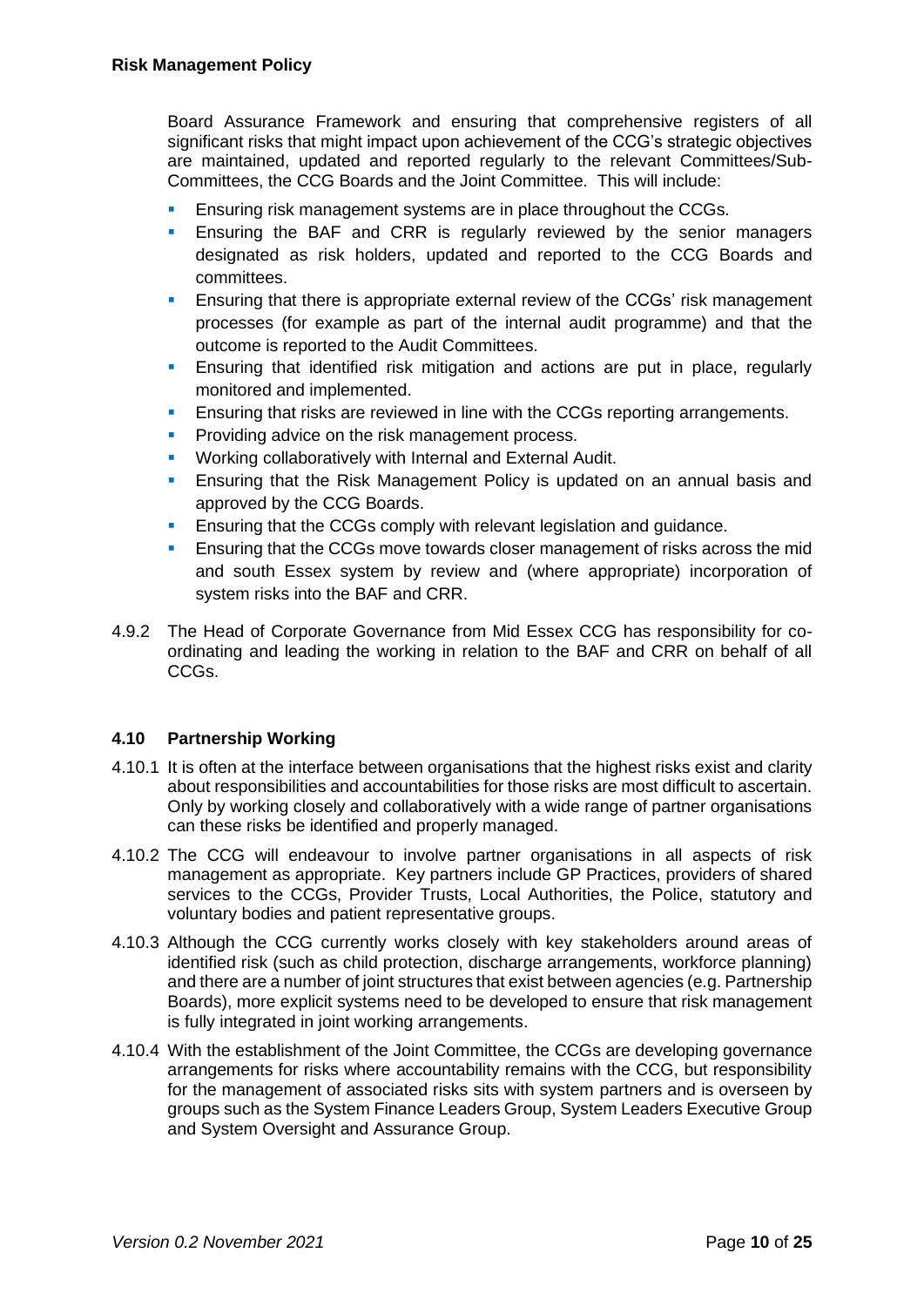## **5 POLICY DETAIL**

#### **5.1 Overview**

- 5.1.1 The CCG has adopted the Australia/New Zealand risk management model, advocated within the Orange Book. This provides a generic model for identifying, prioritising and dealing with risks in any situation, whether at local or corporate level. There are 7 stages to managing risk in this model:
	- **1.** Establish the context
	- **2.** Identify hazards
	- **3.** Analyse risk
	- **4.** Prioritise risk
	- **5.** Treat risk
	- **6.** Monitor and review
	- **7.** Communicate and consult
- 5.1.2 Each stage of the risk management process should be documented in order to:
	- **Demonstrate the process is conducted properly.**
	- **•** Provide evidence of systematic approach.
	- **Provide a record of risk and to develop the CCGs knowledge of risk.**
	- **Provide relevant decision makers with a risk management plan for approval etc.**
	- **Provide an accountability mechanism and tool.**
	- **EXEC** Facilitate review and monitoring.
	- Provide an audit trail.
	- Share and communicate information.

## **5.2 Risk Management Process Model**

5.2.1 The diagram below summarises the risk management process model:

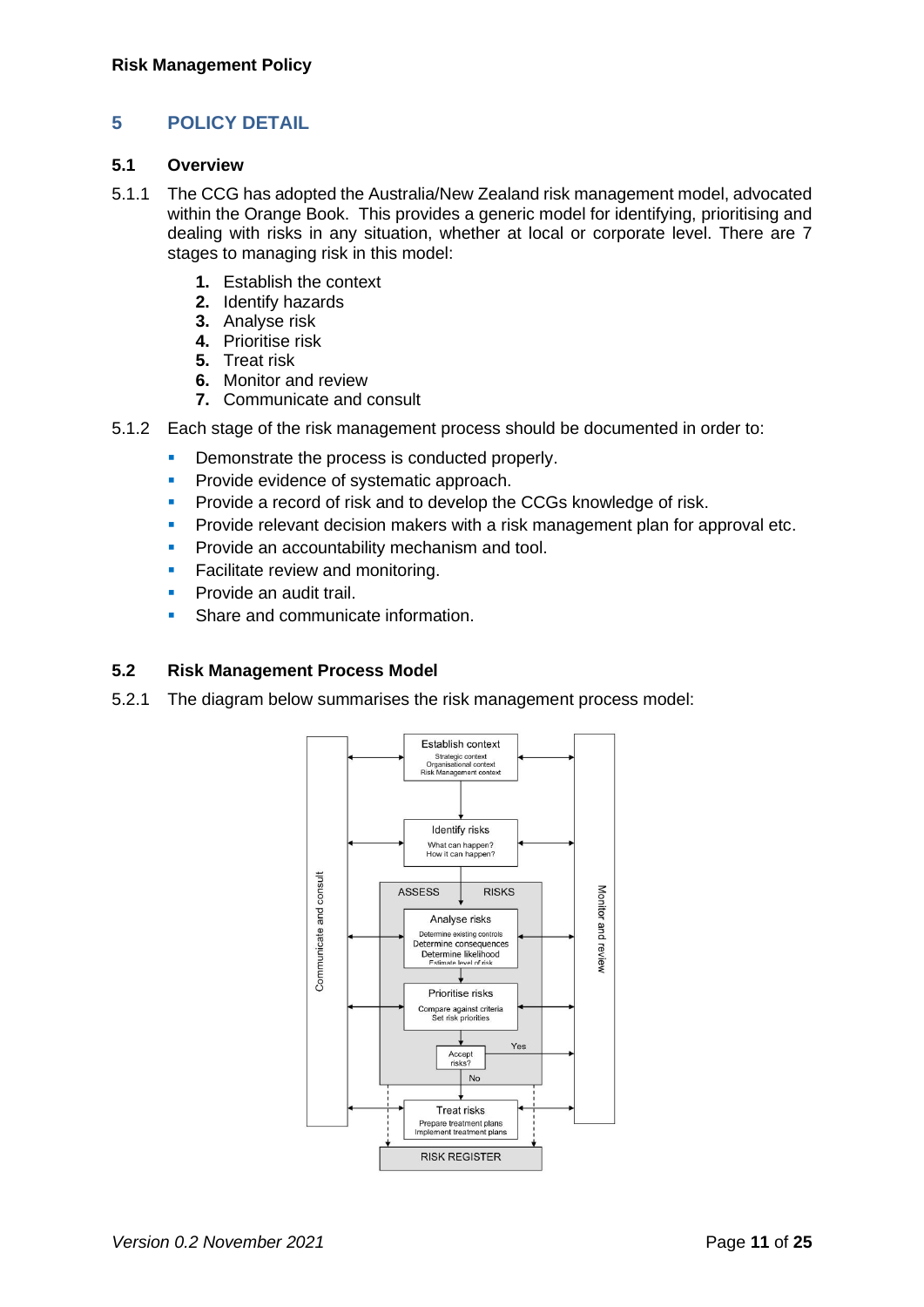## **5.3 Defining Strategic Objectives / Identifying Functions & Duties**

- 5.3.1 The risk management programme is the primary system by which the CCG Boards can gain assurance that the CCGs are achieving their objectives, functions and duties. It provides the system by which senior management can manage the risks that threaten the delivery of those objectives.
- 5.3.2 Strategic objectives must be well defined and cover the statutory duties of the CCG and the objectives it must meet. At the outset of the year the CCGs set out their Operational Plan defining their vision and operational objectives for the year ahead as reflected in the overall objectives of the Mid and South Essex Health & Care Partnership (HCP) Plan and locally within the Alliance 'Place Plans'.
- 5.3.3 For 2021/22 the CCG Strategic Objectives have been defined as:

| <b>Strategic</b><br><b>Objective 1</b> | Restore access to services to achieve performance against NHS<br>Constitutional standards, quality improvement priorities and deliver<br>ongoing COVID-19 requirements.                                                        |
|----------------------------------------|--------------------------------------------------------------------------------------------------------------------------------------------------------------------------------------------------------------------------------|
| <b>Strategic</b><br><b>Objective 2</b> | Work with partner organisations and our population to address health<br>inequalities, including those derived from Covid-19, and achieve social<br>value.                                                                      |
| <b>Strategic</b><br><b>Objective 3</b> | Support system transformation and organisational change to ensure the<br>ICS is successfully established and can fulfil its aims and duties.                                                                                   |
| <b>Strategic</b><br><b>Objective 4</b> | Develop and support the creation and wellbeing of a diverse and highly<br>skilled workforce and ensure the safe transition of staff to the new<br>organisation.                                                                |
| <b>Strategic</b><br><b>Objective 5</b> | Achieve key statutory financial duties including delivery of the system<br>financial control total, value for money and reduction of the underlying<br>system deficit.                                                         |
| <b>Strategic</b><br><b>Objective 6</b> | Build effective Alliances at place to transform and strengthen the ability of<br>Primary and Community Care Services to focus upon prevention and early<br>intervention and improve outcomes in the most appropriate settings. |
| <b>Strategic</b><br><b>Objective 7</b> | Promote digitally delivered services whilst considering the requirements of<br>those who need to access services in other ways.                                                                                                |

5.3.4 A workstream structure has been developed across MSE, as well as four 'Places'; Basildon & Brentwood, Mid Essex, South East Essex and Thurrock; to deliver the objectives across the system and place and is shown in the table below. To ensure a comprehensive risk profile is established, each of the workstreams feature within the BAF and CRR against which a detailed risk assessment is carried out, identifying the risks associated with the delivery of the workstreams and ultimately the overarching objectives of the CCGs.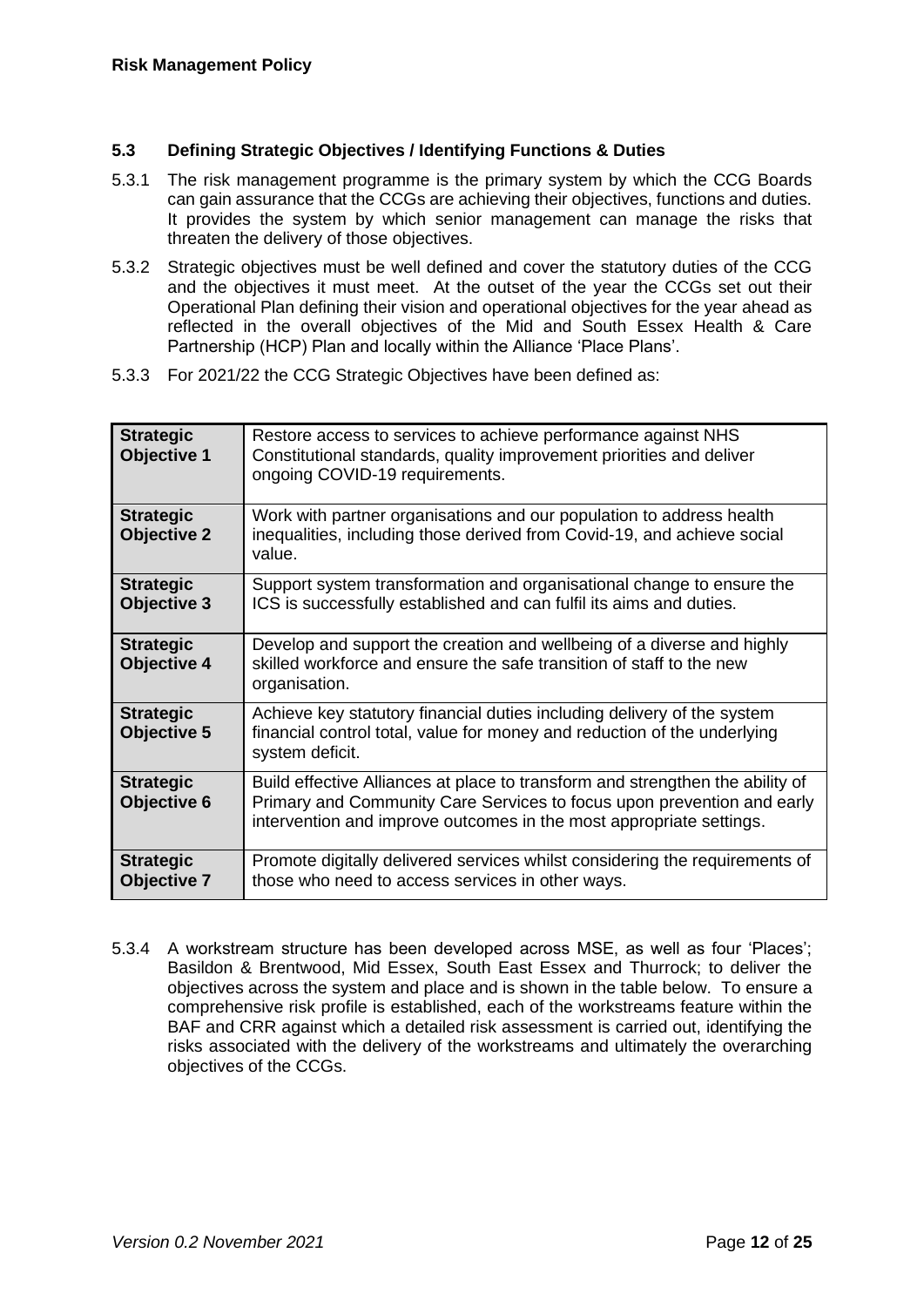| <b>System Priorities &amp; Programmes</b> |                               |  |  |  |
|-------------------------------------------|-------------------------------|--|--|--|
| <b>Planned Care</b>                       | <b>Urgent Emergency Care</b>  |  |  |  |
| <b>Cancer &amp; End of Life</b>           | Vaccination                   |  |  |  |
| <b>Community</b>                          | <b>Health Inequalities</b>    |  |  |  |
| <b>Mental Health &amp; LD</b>             | <b>CYP</b> / Maternity        |  |  |  |
| <b>Estates</b>                            | Digital & BI                  |  |  |  |
| People                                    | <b>Population Health</b>      |  |  |  |
| <b>Medicines Optimisation</b>             | Stewardship                   |  |  |  |
| <b>Primary Care</b>                       | <b>Integrated Care System</b> |  |  |  |
| <b>Maternity</b>                          | <b>Finance</b>                |  |  |  |

## **5.4 Identifying Risks**

- 5.4.1 The CCGs must know what risks they face in order to actively manage them and therefore identifying risks is the first step in building the CCGs risk profile. To truly embed a culture of risk management throughout the CCG, it has been decided to take a combined 'top down' and 'bottom up' approach to the identification of risk.
- 5.4.2 It is important to have both a pro-active and re-active approach to identifying risk and so once both strategic objectives have been identified the risk assessment must use prior experience and knowledge of existing risks (re-active) as well as horizon scanning (pro-active) to identify risks. Horizon scanning expands the risk management framework to identify 'potential' risks to the achievement of objectives to foresee and react to risks before they are realised.
- 5.4.3 To capture a full profile of risks across MSE, each workstream lead is asked to identify the work they need to undertake to achieve their overarching objectives and asses what significant risks exist that could impact on the achievement of their workstream objectives. This is mapped within the BAF and CRR.

## **5.5 Rating of Risks (assessing the impact and likelihood of risks)**

- 5.5.1 Once risks have been identified, they need to be assessed to determine the severity of the impact of the risk and how likely it is to occur. There are three important principles for assessing risk:
	- Ensure that there is a clearly structured process in which both likelihood and impact are considered for each risk;
	- Record the assessment of risk in a way which facilitates monitoring and the identification of risk priorities;
	- Be clear about the difference between, inherent and residual risk.
- 5.5.2 The CCG uses a 5 x 5 matrix to assess the impact and likelihood of risks.
- 5.5.3 The rating of risks is useful as a guide for prioritising mitigation of risks and ensuring that risks are brought to the attention of the most appropriate staff, i.e. the highest risks are notified to the most senior management level.
- 5.5.4 Risk is measured in two dimensions: the *impact* **(Appendix B)** (what the outcome would be should the risk materialise) and the *likelihood* **(Appendix C)** (how probable it is that the risk will materialise). The overarching risk rating will result in risks being rated in one of the following three categories **(Appendix D)**: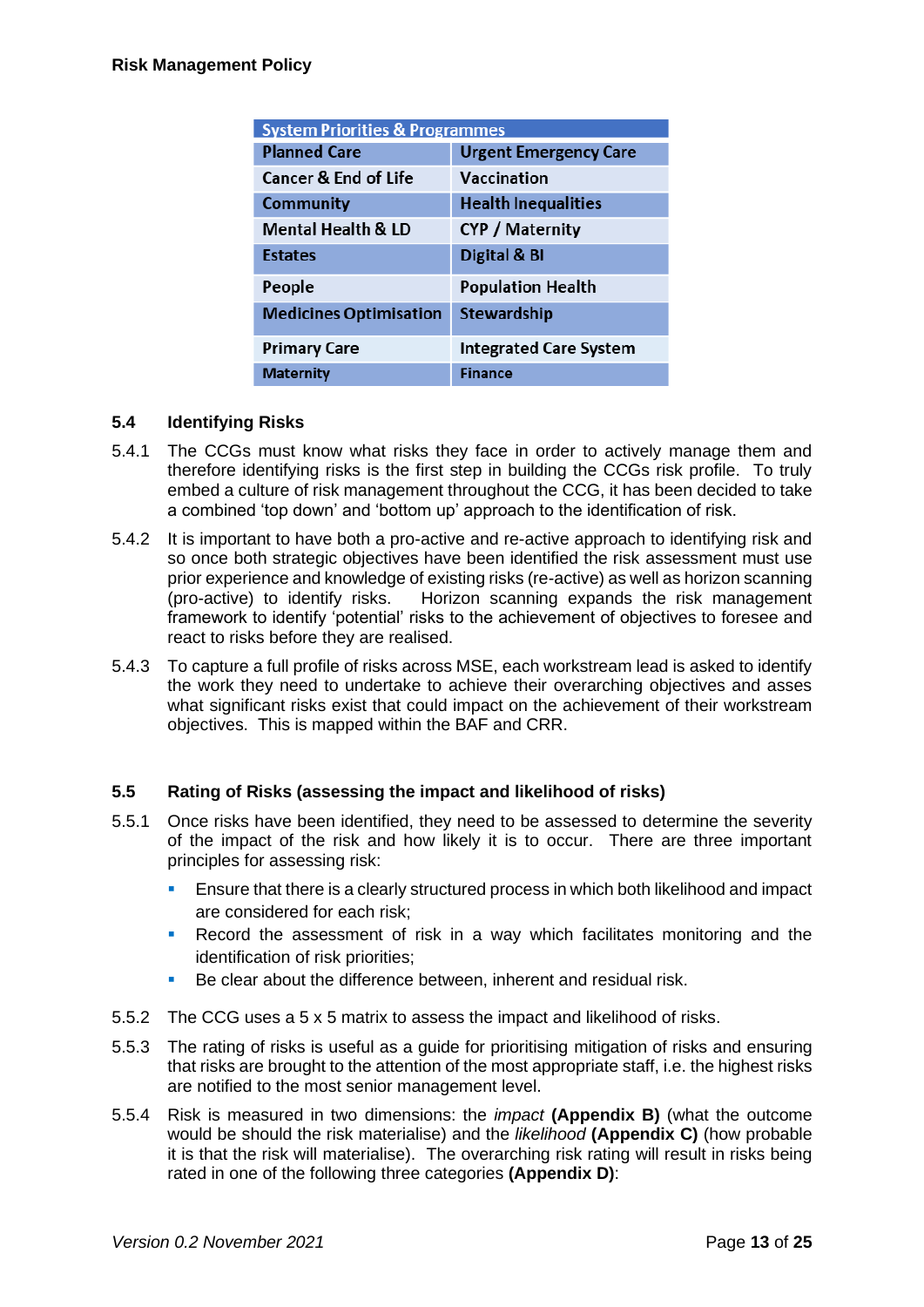- Extreme risk (red), those rated 15 or above
- Medium risk (amber), those rated between 8 and 12
- Low risk (green), those rated between 1 and 6.
- 5.5.5 In many cases, there will be existing controls already in place to reduce the impact and likelihood of risks, e.g. policies and procedure, monitoring and reporting mechanisms, audits and training. The effectiveness of these controls will be mapped against identified risks in the bi-monthly update description and the residual risk assessed as described below.

#### Assessing the Impact of Risks

- 5.5.6 Risks manifest themselves in varying ways. In some cases, a numerical value can be assigned allowing for a very structured approach to the assessment, but in other cases this is not possible because the risk is more subjective. A framework is therefore required to ensure that all risks are assessed consistently. Appendix B provides the framework for assessing the potential impact of a risk by guiding the assessor as to what constitutes a 1 to 5 score in several example areas.
- 5.5.7 Risks identified within the BAF and CRR are selected from a drop-down list of the following categories:
	- Acute Hospital Demand
	- Claims & Complaints
	- Finance
	- **Health Inequality**
	- **•** Patient Experience
	- Patient Safety & Harm
	- **Primary Care Demand**
	- Regulator Penalties
	- **Reputational Damage**
	- Safeguarding
	- **•** Service Delivery
- 5.5.8 Each of the categories selected will identify the potential negative outcomes of not achieving the associated workstream objective for example a failure to deliver the objectives of Continuing HealthCare could result in reputational damage, acute hospital demand and patient experience. Management will have the opportunity to filter risks to identify those risks that could impact on patient experience for example, providing a dynamic approach to reviewing and prioritising the management of risks.
- 5.5.9 The impact of risks (both inherent and residual) is recorded in the BAF/CRR on a scale of 1 to 5 and is based on the most likely impact/outcome; where there is more than one potential outcome the highest score of the scores is recorded.

#### Assessing the likelihood: design of key controls

- 5.5.10 To understand what action needs to be taken to address risk, the assessor will need to determine how likely it is that the risk may be realised. The likelihood assessment provides the context for how systems of internal control have already been established to manage the risk.
- 5.5.11 Firstly, an assessment needs to be made of the inherent likelihood of the risk being realised. This is how likely it is the risk may be realised if there are no control measures in place and allows the CCG to understand what exposure there will be should the controls in place fail. The assessor should consult the description element of the likelihood assessment matrix at Appendix C.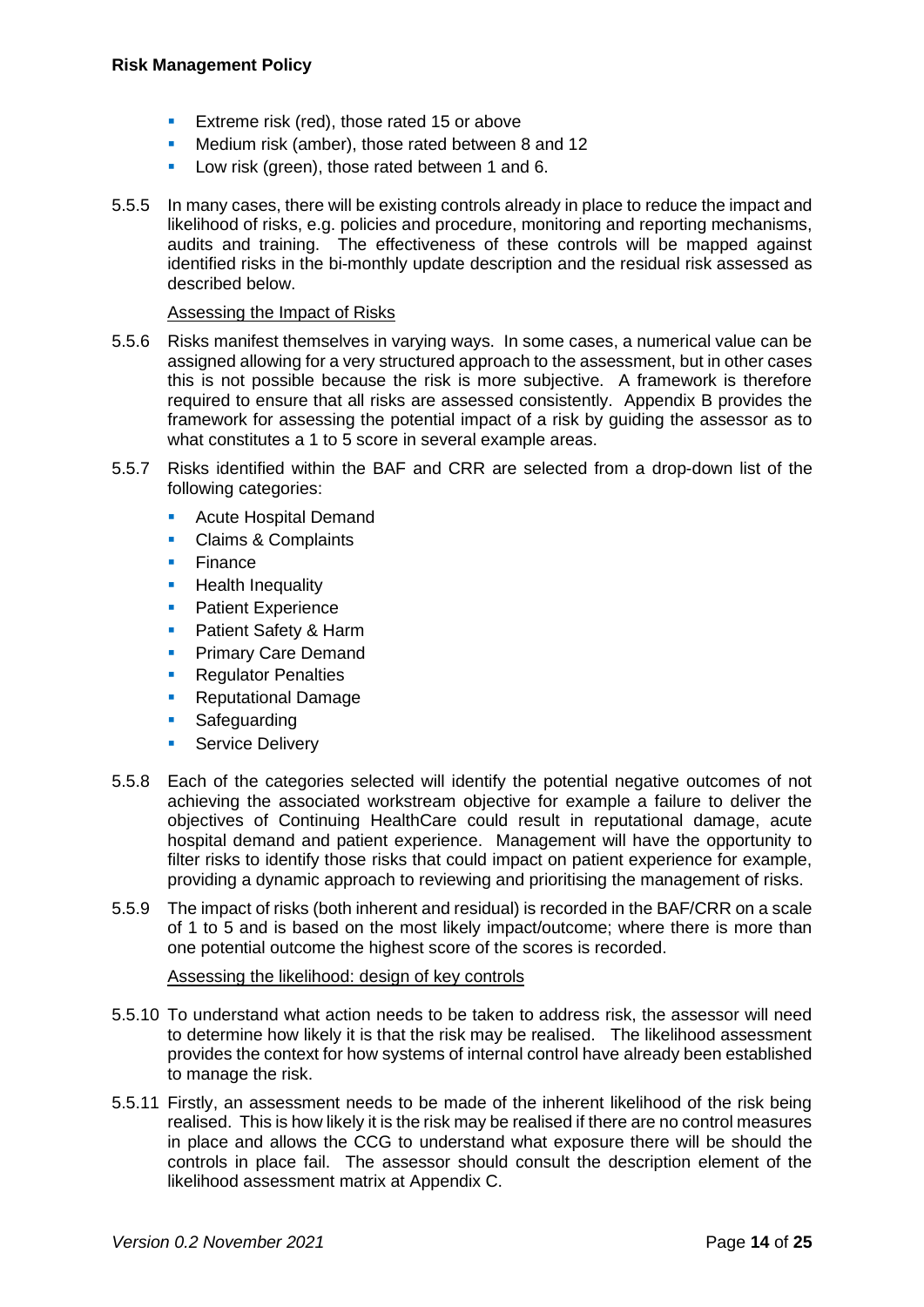- 5.5.12 Once the inherent risk score (impact score x inherent likelihood score) has been determined, the assessor can then identify the measures of internal control and resources that have been established to manage the risk, which will inform the current likelihood score. The assessor should consult the 'controls' and 'resources' section of the likelihood assessment matrix in Appendix C to determine the current likelihood score.
- 5.5.13 As a moderating process to ensure consistency of approach the Head of Corporate Governance co-ordinating the BAF/CRR will review all risks with risk owners and ensure that the scoring of impact and likelihood conforms to the corporate approach and methodology set out within this policy, taking account of most recent data/intelligence/circumstances.

## **5.6 Prioritisation of Risks**

- 5.6.1 Risk prioritisation involves agreeing the order in which risks need to be addressed. Generally, risks will be prioritised according to their rating, i.e. the higher the rating, the higher the priority afforded to mitigating the risk. However, some minor risks may be easy to address and tackled sooner rather than later for that reason. Some extreme risks may be part of the nature of care provided and difficult, impractical and even inappropriate to reduce. Reducing a risk may have an adverse impact on another aspect of the business of the CCGs, prevent the taking up of an important opportunity or stifle innovation. Risk prioritisation must consider these broader considerations. For this reason, the Committees will have responsibility for prioritising within their remit risks, except those relating to the system of financial controls which will be prioritised by the Audit Committee.
- 5.6.2 Risk owners will be accountable to their relevant Committee for risks that remain unchanged over three iterations of the BAF and consider whether to categorise the risk as 'long burning', where the nature of the risk will take time to mitigate or whether 'innovative' or 'radical' actions can be taken to make more immediate progress to address the risk.

## **5.7 Risk Appetite**

- 5.7.1 It is the amount of risk that any organisation is prepared to accept, tolerate or be exposed to at any one point in time. The Board will discuss and agree the risk appetite of the CCGs annually, a summary of which has been included in **Appendix E**.
- 5.7.2 The CCGs will express their risk appetite target score by using the 5 x 5 matrix used for assessing risk and will agree the target risk rating for each risk based on the relevant category it falls within (i.e. Finance, Clinical Quality & Patient Safety, Statutory & Regulatory Compliance, Reputation, Innovation, Partnerships/Clinical Engagement **(Appendix E**).

## **5.8 Treatment of Risks**

- 5.8.1 Once the risk priority has been set in the context of the CCGs' risk appetite, a decision must be made about the action to be taken to address the risk. The purpose of addressing risk is to turn uncertainty to the CCGs' benefit by constraining threats and taking advantage of opportunities. There are four broad categories of how risks are managed as follows:
	- **Tolerate**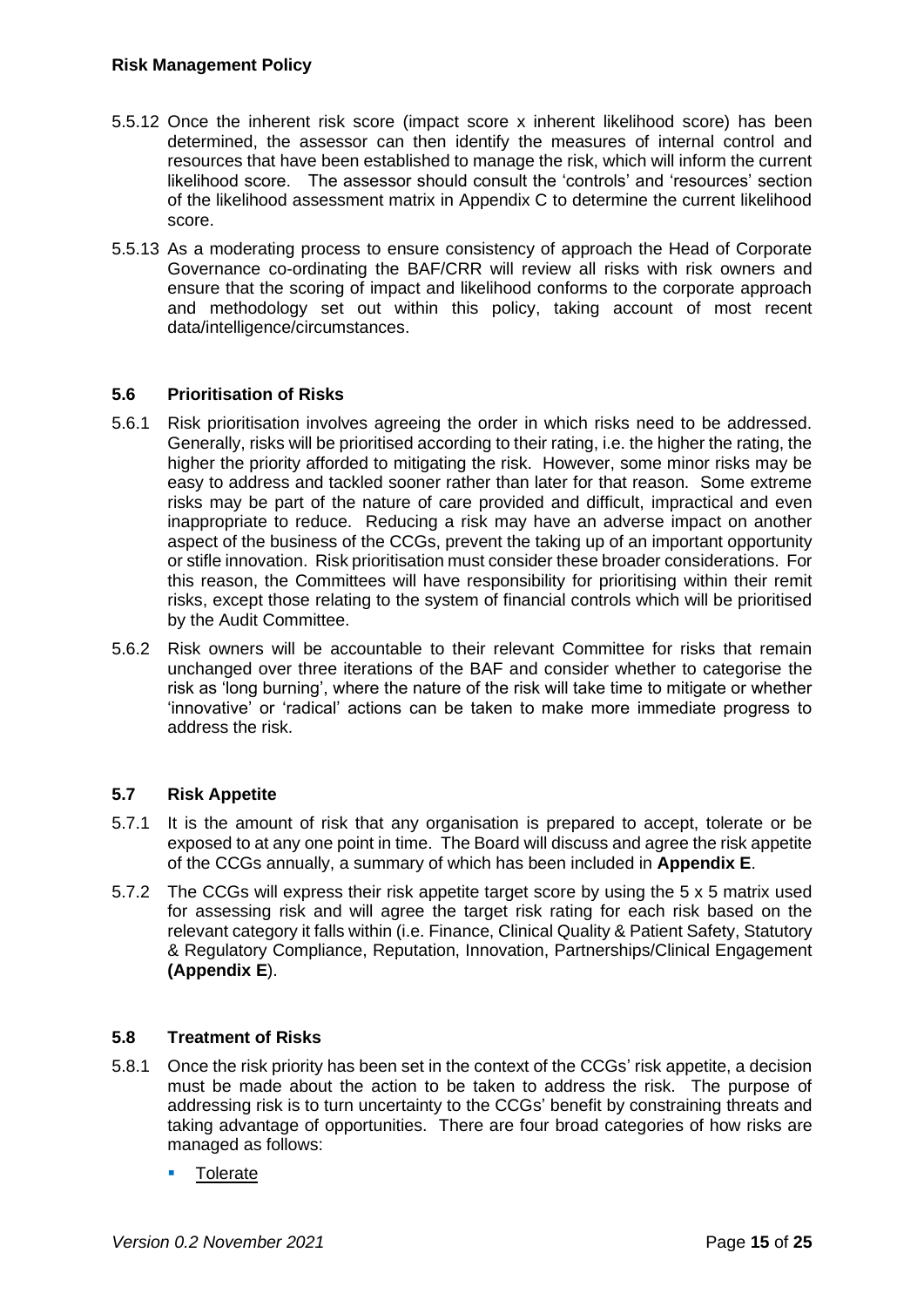This is where the Boards take a decision to accept the risk involved. This may be because it is within the CCGs' risk appetite, the ability to do anything about the risk is very limited or the cost of acting is disproportionate to the potential benefit gained. Any risk area 'accepted' must be accompanied by contingency plans for handling the impact that might arise if the risk is realised.

**E** Transfer

It might be necessary to transfer some risks. This can be achieved by conventional insurance or by contracting the service to another provider / third party. In most cases the risks will not be 'fully' transferrable and consequently the CCGs may retain some element of risk such as those relating to reputational damage. The CCGs must be mindful of risks that are transferred where they still hold some accountability. The relationship with the body to whom the risk has transferred should be managed effectively to successfully transfer the risk.

■ Terminate

Depending on the risk appetite and the risk involved, the only sensible option may be to terminate the risk. For example, by closing a service / terminating activity. This is a fairly limited option in the NHS and must therefore be fully considered in terms of the potential impact and 'side effects' of doing so before any decision is made.

■ Treat

Most risks will be addressed in this way. This is where measures of internal control are introduced or strengthened to constrain the risk to an appropriate level.

- 5.8.2 Once the above options have been considered and the most appropriate way forward identified, a risk action plan will be drawn up and implemented. The rating and prioritisation of the risk will determine the speed at which the risk action plan should be implemented and the level of the organisation to which the risk must be reported.
	- **Extreme (Red) risk** immediate action required. The appropriate Director must be informed, who will take responsibility for development and implementation of an appropriate risk action plan. Risk and proposed action plan to be reported to the relevant Committee and Board level. Risks rated 'extreme' will constitute the Board Assurance Framework as key risks that may impact on the delivery of strategic objectives.
	- **High (Amber) risk** urgent senior management attention required. Within one month an appropriate action plan must be agreed, usually with a deadline for completion of no more than 6 months. Risk and proposed action plan to be reported to the relevant Committee.
	- **Low (Green) risk** acceptable risk. Periodic monitoring and review may be undertaken at Directorate/Departmental level to ensure that risk has not escalated, and controls are still effective.

## **5.9 Assurance**

5.9.1 The primary function of the Board Assurance Framework is to provide assurance to the Boards that the CCGs are managing the risks to the achievement of their strategic objectives. This is achieved through discussion at the Boards/Joint Committee of the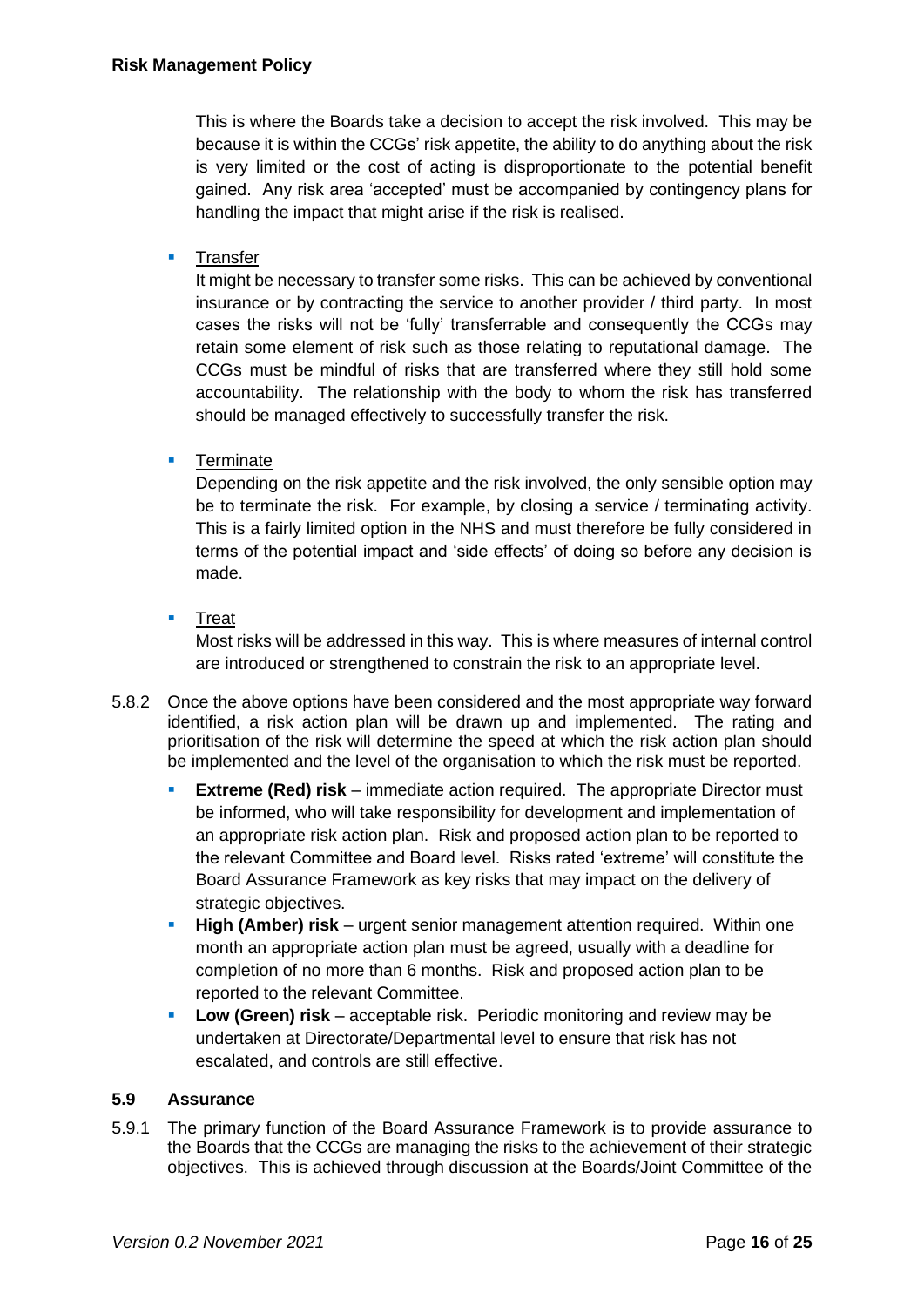extreme risk areas and the steps that are being taken to better manage the risk (thereby reducing the overall risk rating).

- 5.9.2 Assurance is a process whereby the control measures established to address risks are tested to confirm if they are working. Assurance can be received from 'internal' sources i.e. departmental reports, committee minutes, key performance metrics, or they can be from 'external' sources i.e. from a body that is independent of the CCG such as the internal or external auditors, CQC, Consultants or NHS England.
- 5.9.3 Assurance can be in the form of a verbal update, written report, minutes of meetings, statistics or actual document such as policies or procedures. Furthermore, the assurance themselves can be either positive or negative. Positive assurance confirms that the controls are operating as expected, negative assurance confirms that controls are not working in practice or are not effective.
- 5.9.4 The Board Assurance Framework and Corporate Risk Register records the potential sources of assurance available against key risks as well as documenting the actual assurances received and the outcome of that assurance.
- 5.9.5 It is important to ensure that 'assurance' is read in full before being applied to the framework so that it is clear whether the report is commenting on the whole system of control or just individual elements, in the latter case this would require further assurance to be attained.
- 5.9.6 Assurances are documented within the BAF/CRR using the 'three lines of defence'. The 'description/controls' column within the framework outlines the first line of defence whereby risk owners explain the control measures in place to manage the risk and provide an update as to the status of the risk. 'Success measures' document the second line of defence by measuring how successful the workstream risks are being managed. Finally, the third line of defence documents where independent assurance has been received in relation to the control measures in place to manage the risk.

## **5.10 Action Planning**

- 5.10.1 Action plans must be established to address any gaps in the systems of internal control as well as any gaps in the assurance process. High level actions are documented on the Board Assurance Framework and Corporate Risk Register along with a deadline for completion.
- 5.10.2 Action plans are not required for risks that meet the CCG risk appetite.

## **5.11 Monitoring & Review of the BAF**

- 5.11.1 The Board Assurance Framework is an on-going continual process based on the 'Plan, Do Check, Act' model. Therefore, risks are updated bi-monthly (as well as ad hoc) and are revisited annually. The rationale for this is continual improvement in the risk management process.
- 5.11.2 Committees will consider whether a detailed review should be undertaken of any strategic risk where the rating has increased or has not decreased for three consecutive iterations of the BAF.

## **5.12 Risk Registers**

5.12.1 The CCGs operate a combined risk register and Board Assurance Framework whereby risks rated as extreme constitute the Board Assurance Framework and those rated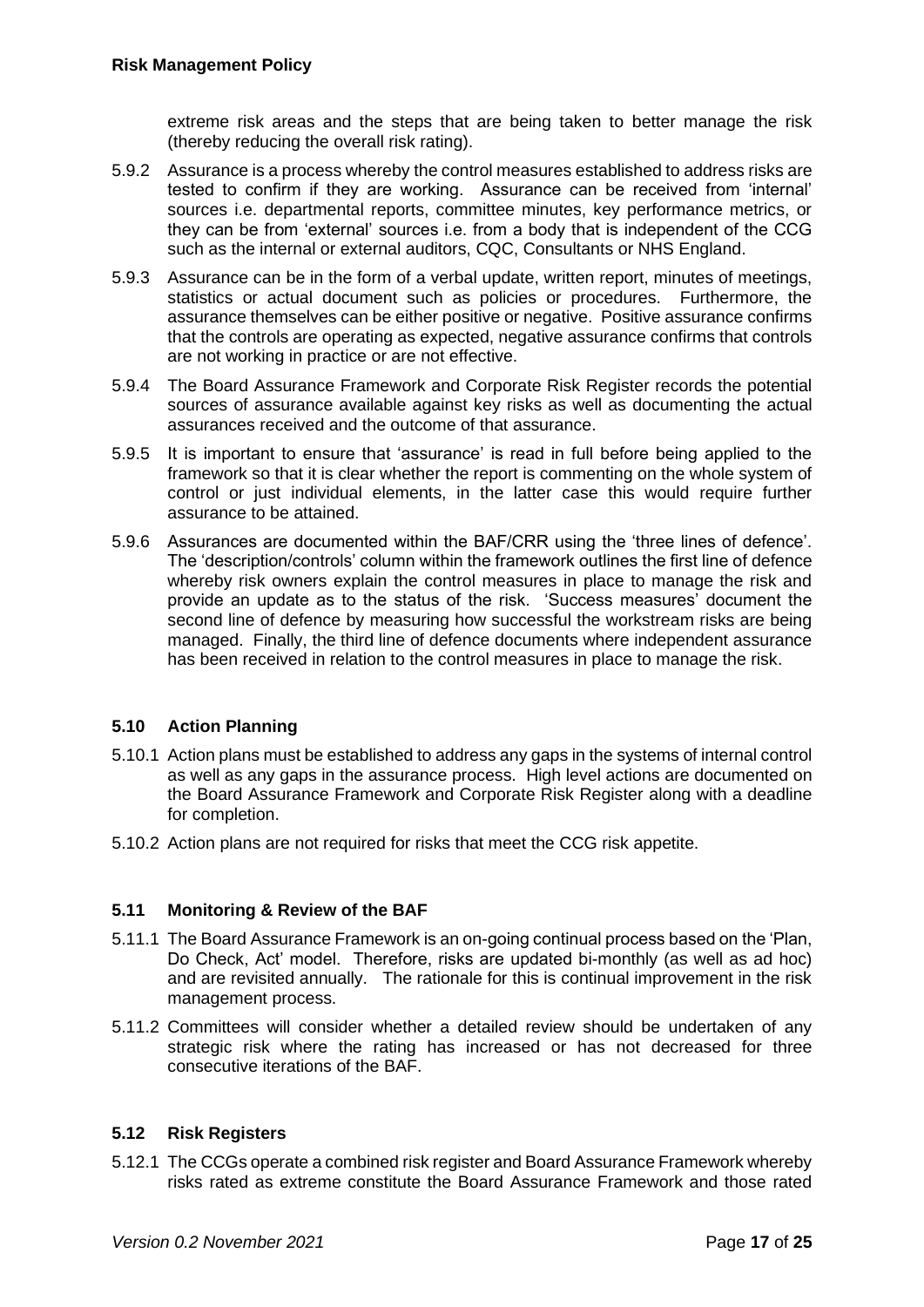less than extreme constitute the CCGs Corporate Risk Register.

- 5.12.2 Risk registers are therefore documented within the framework for all areas of the CCGs operations as set out in 5.3.4.
- 5.12.3 The requirement for all NHS Accountable Officers to sign a Governance Statement as part of the statutory accounts and annual report heightens the need for Boards to be able to demonstrate that they have been properly informed about the totality of their risks, both clinical and non-clinical. To do this they need to be able to provide evidence that they have systematically identified their objectives and managed the principal risks to achieving them.
- 5.12.4 The Audit Committee will be responsible for preparing a summary report to the Boards about the effectiveness of the organisation's system of internal control; the Board Assurance Framework.
- 5.12.5 The Board Assurance Framework will identify which of the organisation's strategic objectives are at risk because of inadequacies in the operation of the organisational controls or areas where the organisation has insufficient assurance about the effectiveness of the controls in place. At the same time the Board Assurance Framework will provide structured assurances where key risks are being managed effectively and which strategic objectives are being delivered.
- 5.12.6 The Board Assurance Framework will form the key document for the Boards in ensuring all principal risks are controlled, that the effectiveness of these key controls has been assured, and that there is sufficient evidence to support the Governance **Statement**

## **6 MONITORING COMPLIANCE**

- 6.1 The Governance Leads are responsible for monitoring the ongoing compliance with this policy and ensuring that an appropriate risk management culture is embedded within the CCGs.
- 6.2 The Audit Committees of the CCGs are accountable to the Boards for ensuring that the risk management process delivers as expected and so will scrutinise the BAF and seek assurance from the Governance Leads that the process remains robust and operates effectively.
- 6.3 The Audit Committee will ensure that the Annual Internal Audit Plan incorporates periodic assurance to the Board on the robustness of the CCGs risk management arrangements to support completion of the Governance Statement.

## **7 STAFF TRAINING**

- 7.1 All staff will be made aware of the CCGs Risk Management Policy, what their role is and the forms of support available to them. Line Managers will be responsible for ensuring that employees' risk management training needs are assessed via local induction and reviewed annually via the CCGs individual performance review procedure.
- 7.2 The Governance Leads will provide ongoing risk management support to relevant staff and will offer one-to-one meetings with all Risk Owners, or attendance at team meetings, to assist in the review of their risks prior to each Committee, Board or Joint Committee meeting. The Governance Leads will also offer risk awareness training to supplement that provided via the e-learning portal were appropriate.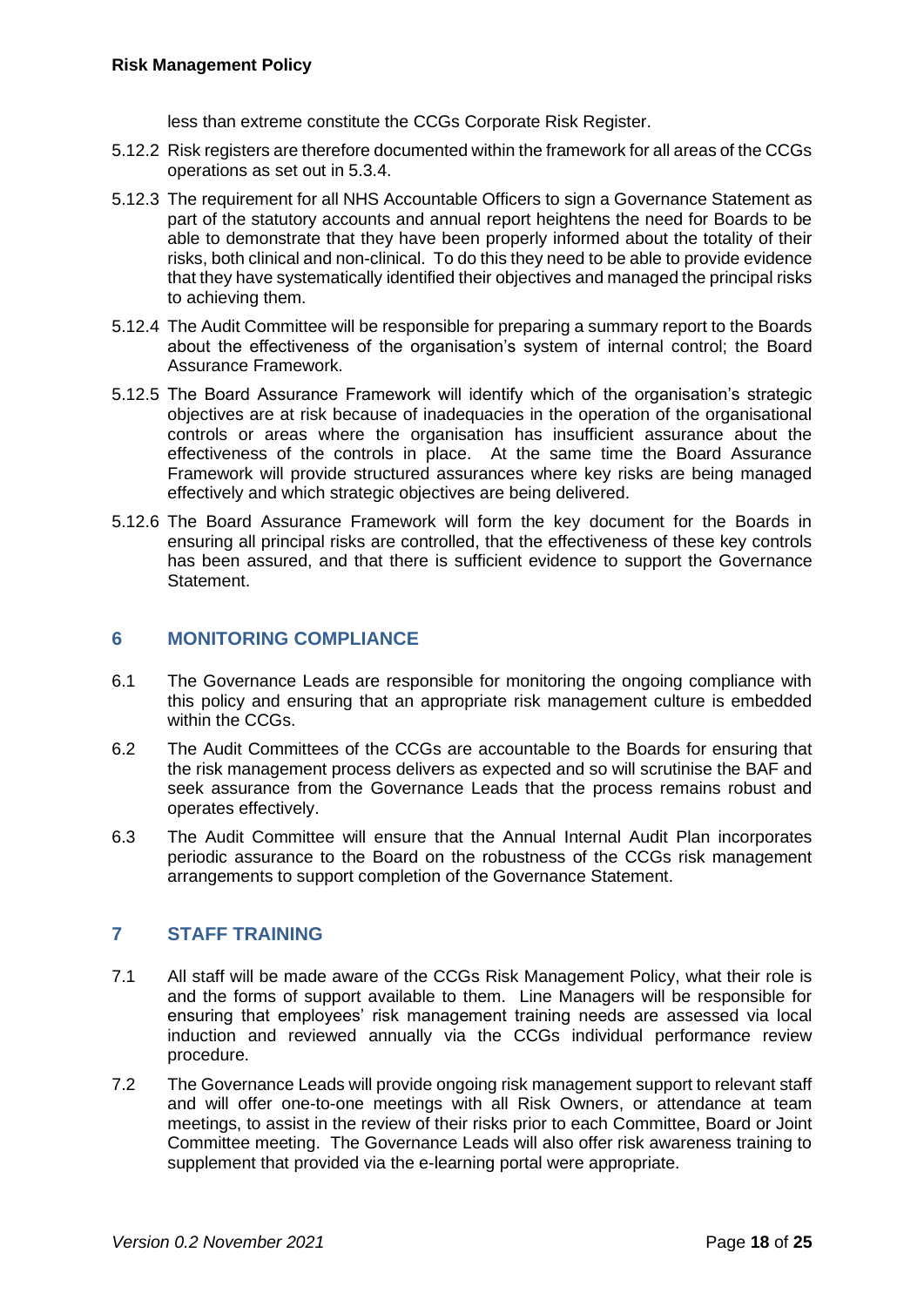## **8 ARRANGEMENTS FOR REVIEW**

- 8.1 This policy will be reviewed annually. An earlier review will be carried out in the event of any relevant changes in legislation, national or local policy/guidance.
- 8.2 If only minor changes are required, the sponsoring Committee has authority to make these changes without referral to the CCG Board. If more significant or substantial changes are required, the policy will need to be ratified by the relevant committee before final approval by the CCG Board.

## **9 ASSOCIATED DOCUMENTATION / POLICIES**

- Board Assurance Framework and Corporate Risk Register
- Risk Management Training

#### **Associated Policies**

- **Health & Safety Policy**
- Conflicts of Interest Policy
- **Information Governance Policy**
- **E** Anti-Fraud, Bribery and Corruption Policy
- **Whistleblowing Policy**
- **Standards of Business Conduct Policy**

## **10 REFERENCES**

- **The Orange Book: Management of Risk Principles and Concepts; HM Treasury,** October 2004.
- Risk Management Assessment Framework: a tool for departments: HM Treasury, July 2009
- **NHS England: Risk Management Policy and Process Guide**
- National Patient Safety Agency: Risk Assessment Programme Overview
- **E** Department of Finance and Personnel: Policy and Framework for Risk Management
- **HM Treasury: Managing Risks with Delivery Partners**
- **HM Treasury: Thinking about Risk (Managing your risk appetite: A Practitioner's** Guide)
- COSO: Enterprise Risk Management Integrated Framework
- COSO: ERM Risk Assessment in Practice
- COSO: Enterprise Risk Management Understanding and Communicating Risk Appetite
- COSO: Internal Control Integrated Framework.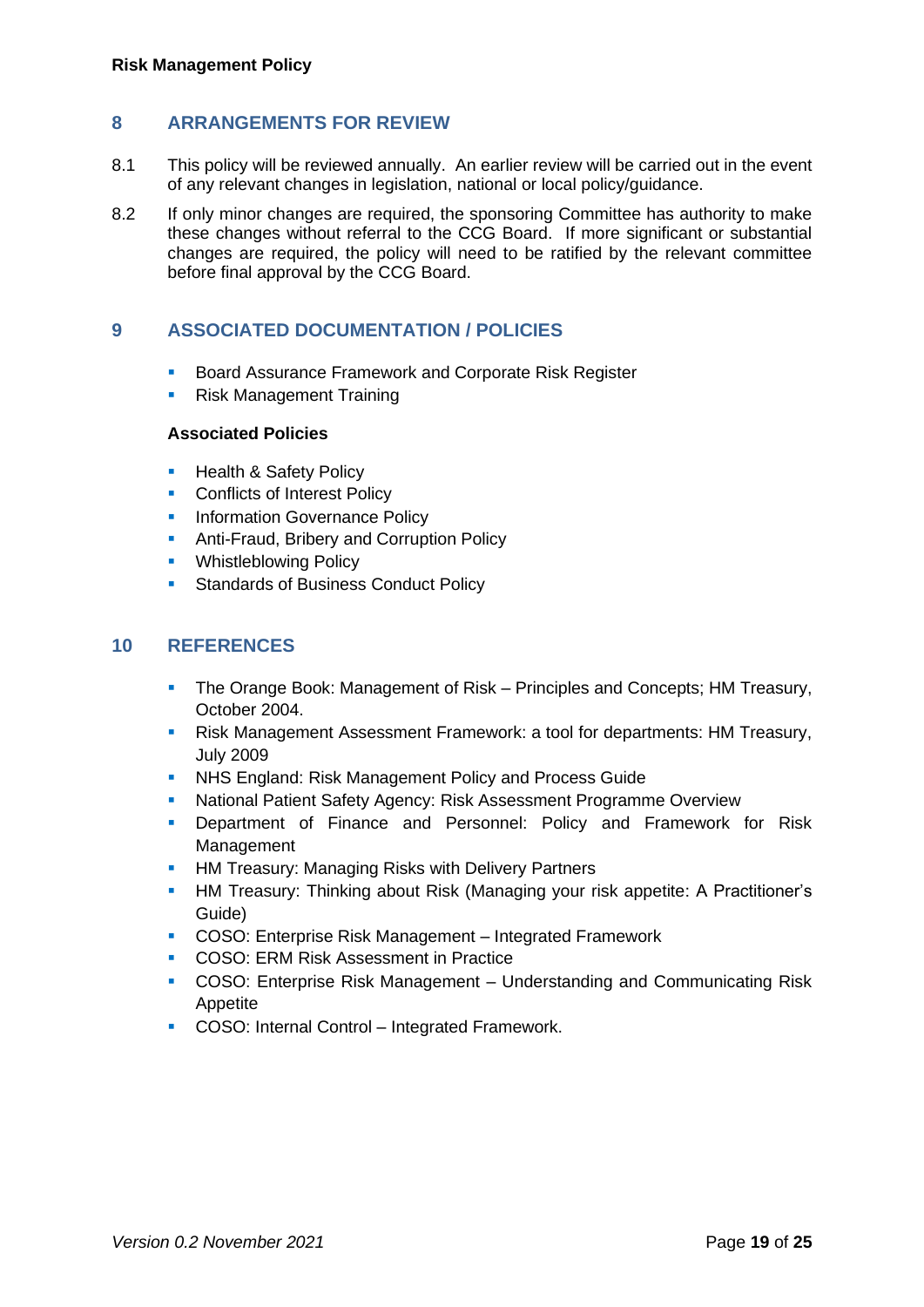## **11 LIST OF STAKEHOLDERS CONSULTED**

| <b>Date Policy</b><br>Circulated | Name of Individual<br>or Group | Were<br><b>Comments Comments</b><br>Received? | Were<br>incorporated<br>into Policy? | If no, why not? |
|----------------------------------|--------------------------------|-----------------------------------------------|--------------------------------------|-----------------|
| 12/10/2021                       | Governance Leads               | Yes                                           | Yes                                  |                 |
| 15/10/2021                       | <b>Audit Committee</b>         |                                               |                                      |                 |

## **12 Equality Impact Assessment**

- 12.1 The policy has been assessed for equality impact. The Risk Management Policy is applicable at varying levels to every member of staff within the CCGs irrespective of their race, ethnic origin, nationality, gender, culture, religion or belief, sexual orientation, age or disability. The EIA has identified no equality issues with this policy.
- 12.2 The EIA has been included as Appendix A.

## **13 Change History:**

| <b>Date</b> | <b>Version</b> | <b>Author</b>                    | <b>Description</b>                            |  |  |
|-------------|----------------|----------------------------------|-----------------------------------------------|--|--|
| 11/10/2021  | 0.1            | Nicola Adams, Associate Director | 1 <sup>st</sup> draft of combined MSE policy. |  |  |
| 12/10/2021  | 0.2            | of Corporate Governance          | Updated draft submitted to audit committee.   |  |  |
|             |                |                                  |                                               |  |  |
|             |                |                                  |                                               |  |  |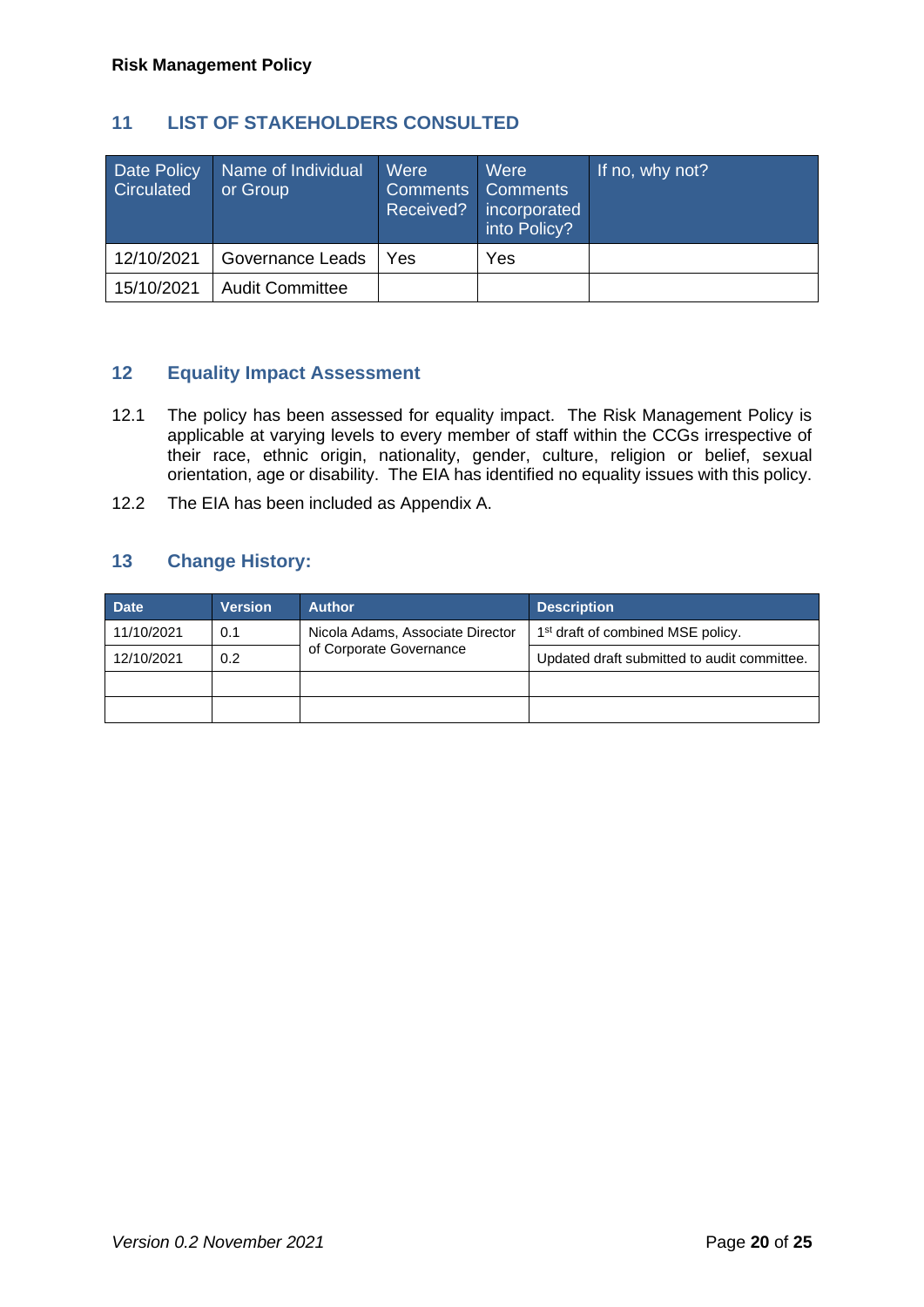# **APPENDIX A**

## **Equality Impact Assessment**

To be completed and attached to any policy/procedural document when submitted to the appropriate committee for consideration and approval.

|    |                                                                                                                                   | Yes/No         | <b>Comments</b> |
|----|-----------------------------------------------------------------------------------------------------------------------------------|----------------|-----------------|
| 1. | Does the policy/guidance affect one group less<br>or more favourably than another on the basis<br>of:                             |                |                 |
|    | Race<br>ш                                                                                                                         | <b>No</b>      |                 |
|    | Ethnic origins (including gypsies and travellers)<br>ш                                                                            | No.            |                 |
|    | Nationality<br>ш                                                                                                                  | <b>No</b>      |                 |
|    | Gender<br>$\blacksquare$                                                                                                          | <b>No</b>      |                 |
|    | Culture<br>ш                                                                                                                      | <b>No</b>      |                 |
|    | Religion or belief<br>×                                                                                                           | <b>No</b>      |                 |
|    | Sexual orientation including lesbian, gay and<br>ш<br>bisexual people                                                             | N <sub>o</sub> |                 |
|    | ×<br>Age                                                                                                                          | No             |                 |
|    | Disability - learning disabilities,<br>$\blacksquare$<br>physical<br>disability, sensory impairment and mental<br>health problems | No             |                 |
| 2. | Is there any evidence that some groups are<br>affected differently?                                                               | No             |                 |
| 3. | If you have identified potential discrimination,<br>are any exceptions valid, legal and/or<br>justifiable?                        | N/A            |                 |
| 4. | Is the impact of the policy/guidance likely to be<br>negative?                                                                    | N/A            |                 |
| 5. | If so can the impact be avoided?                                                                                                  | N/A            |                 |
| 6. | What alternatives are there to achieving the<br>policy/guidance without the impact?                                               | N/A            |                 |
| 7. | Can we reduce the impact by taking different<br>action?                                                                           | N/A            |                 |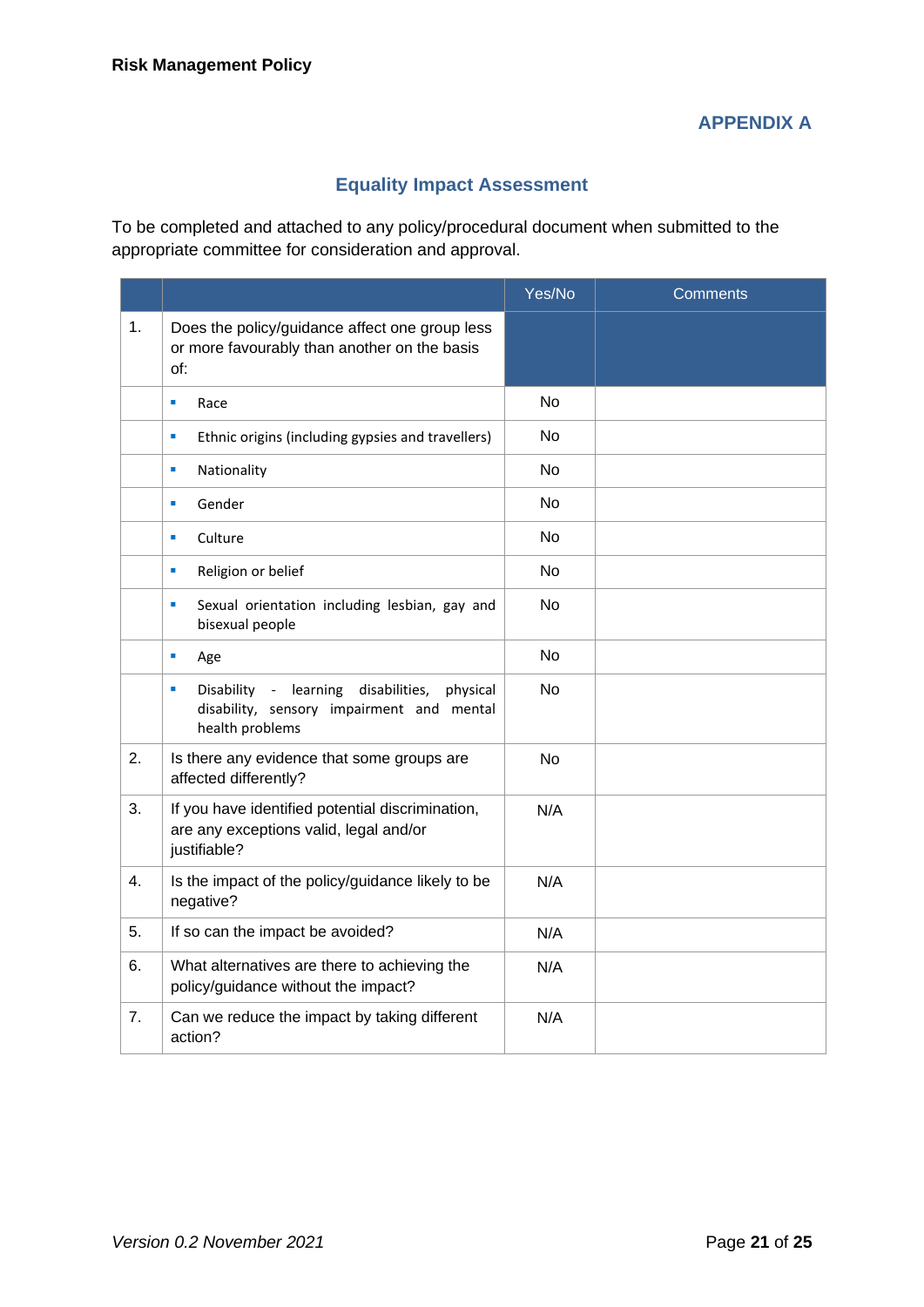## **APPENDIX B**

# **Severity of Impact Framework**

| Level                    | <b>Objectives / Projects</b>                                                                                    | Clinical / Injury                                                                                                               | <b>Patient</b><br>Experience                                                                            | Complaints /<br><b>Claims</b>                                                                     | Service /<br><b>Business</b><br>Interruption | Staffing and Competence /<br>HR / OD                                                                                                            | Financial /<br>Materiality | Adverse<br>Publicity /<br>Reputation                                                  |
|--------------------------|-----------------------------------------------------------------------------------------------------------------|---------------------------------------------------------------------------------------------------------------------------------|---------------------------------------------------------------------------------------------------------|---------------------------------------------------------------------------------------------------|----------------------------------------------|-------------------------------------------------------------------------------------------------------------------------------------------------|----------------------------|---------------------------------------------------------------------------------------|
| Low                      | Insignificant cost<br>increase / schedule<br>slippage<br>Barely noticeable<br>reduction in scope or<br>quality. | Minor Injury not requiring<br>first aid.                                                                                        | Unsatisfactory<br>patient<br>experience not<br>directly related to<br>patient care.                     | Locally resolved<br>complaint.                                                                    | Loss /<br>interruption $> 1$<br>hour.        | Short term low staffing level<br>temporarily reduces service<br>quality (<1 day)                                                                | $<$ £50 $k$                | <b>Rumours</b>                                                                        |
| $\overline{2}$<br>Medium | Less than 5% over<br>budget / schedule<br>slippage.<br>Minor reduction in quality<br>/ scope.                   | Minor injury or illness,<br>first aid treatment<br>needed.                                                                      | Unsatisfactory<br>patient<br>experience partly<br>related to patient<br>$care - readily$<br>resolvable. | Justified<br>complaint<br>peripheral to<br>clinical care.                                         | Loss /<br>interruption $> 8$<br>hours.       | On-going low staffing level<br>reduces service quality.                                                                                         | $£50k -$<br>$<$ £100K      | Local media -<br>Short-term.<br>Minor effect on<br>staff morale /<br>service.         |
| 3<br>High                | 5-10% over budget /<br>schedule slippage.<br>Reduction in quality or<br>scope.                                  | Moderate injury or<br>illness, requiring first aid<br>or medical treatment i.e.<br>fractures.<br>RIDDOR / Agency<br>Reportable. | Mismanagement<br>of patient care.                                                                       | <b>Below excess</b><br>claim. Justified<br>complaint<br>involving lack of<br>appropriate<br>care. | Loss/<br>interruption $> 1$<br>day.          | Late delivery of key objective<br>/ service due to lack of staff.<br>Minor error due to poor<br>training.<br>On-going unsafe staffing<br>level. | £100 $K -$<br>$<$ £500K    | Local media -<br>Long-term.<br>Significant<br>effect on staff<br>morale /<br>Service. |
| 4<br>Major               | 10-25% over budget /<br>schedule slippage.<br>Doesn't meet secondary<br>objectives.                             | Major injuries, or long-<br>term incapacity /<br>disability (loss of limb)                                                      | Serious<br>mismanagement<br>of patient care.                                                            | Claim above<br>excess level.<br>Multiple justified<br>complaints.                                 | Loss /<br>interruption $> 1$<br>week.        | Uncertain delivery of key<br>objective / service due to lack<br>of staff.<br>Serious error due to poor<br>training.                             | £500K -<br>$<$ £1 $m$      | <b>National Media</b><br>$- < 3$ days.                                                |
| 5<br><b>Critical</b>     | >25% over budget /<br>schedule slippage.<br>Doesn't meet primary<br>objectives.                                 | Death or major<br>permanent incapacity.                                                                                         | Totally<br>unsatisfactory<br>patient outcome<br>or experience.                                          | Multiple claims<br>or singe major<br>claim.                                                       | Permanent loss<br>of service or<br>facility. | Non delivery of key objective<br>/ service due to lack of staff.<br>Loss of key staff.<br>Critical error due to<br>insufficient training.       | >E1m                       | National media<br>$-$ > 3 days.<br><b>MP Concern</b><br>(questions in<br>House)       |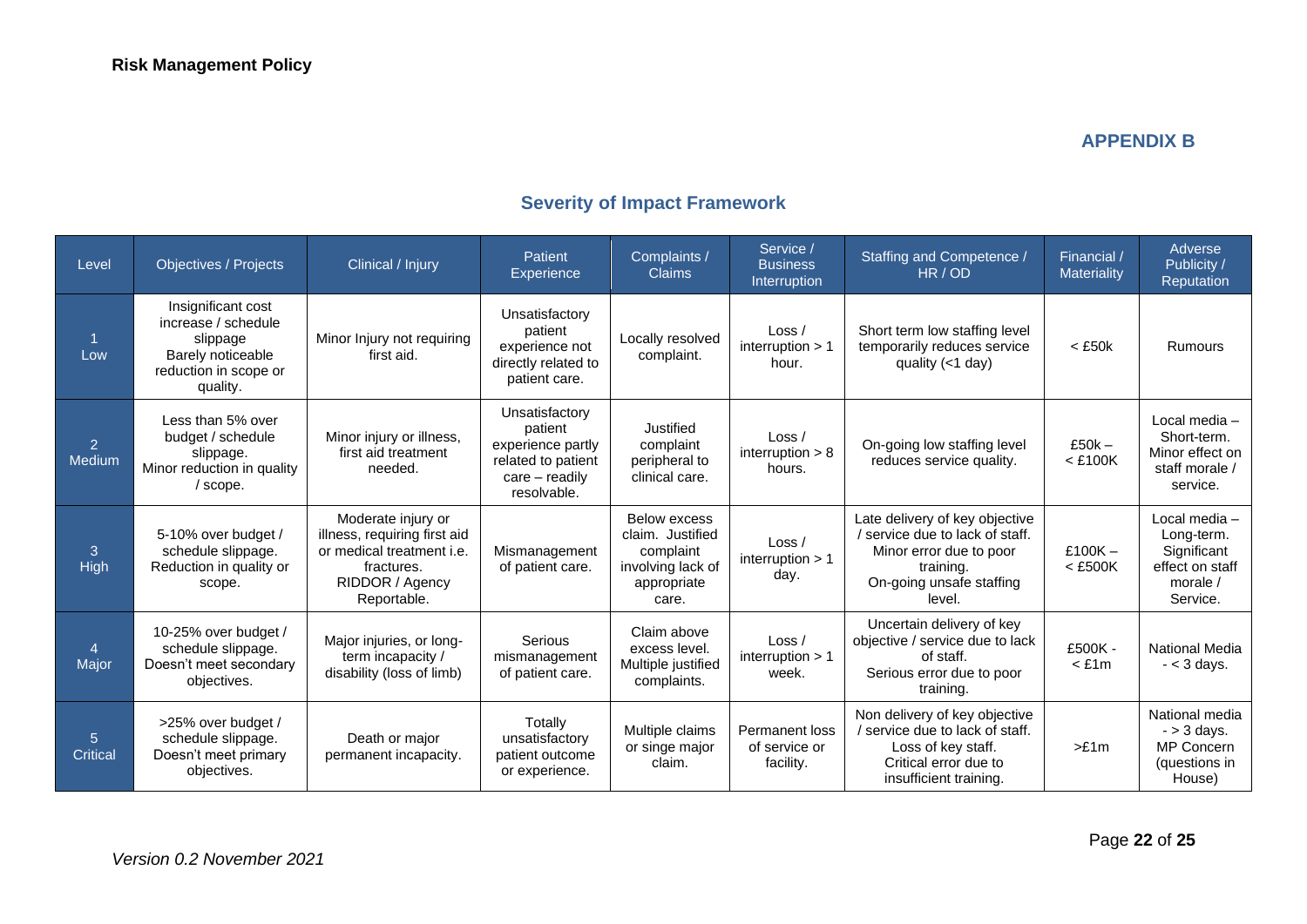## **APPENDIX C**

## **Likelihood Assessment Framework**

| <b>Level</b>                        | <b>Description</b>                                                                                                                                                       | <b>Controls</b>                                                                                                                                                                        | <b>Resources</b>                                                                                                                                                            | <b>KPIs/Output</b>                                                                                                                           |
|-------------------------------------|--------------------------------------------------------------------------------------------------------------------------------------------------------------------------|----------------------------------------------------------------------------------------------------------------------------------------------------------------------------------------|-----------------------------------------------------------------------------------------------------------------------------------------------------------------------------|----------------------------------------------------------------------------------------------------------------------------------------------|
| $\mathbf{1}$<br>Rare                | The event may only happen in<br>exceptional circumstances.<br>< 20% chance or occurrence<br>Could occur within 5 to 10 years                                             | System controls are sound and working<br>effectively. Policies and procedures established<br>and followed.                                                                             | Stable staff environment. Good training &<br>development (T&D). Positive staff morale.<br>Suitable premises / working environment                                           | KPIs established and met.<br>Full reporting to mgt & board.<br>Accurate / valid mgt info                                                     |
| $\overline{2}$<br>Unlikely          | The event could occur (recur) at<br>some time.<br>20% - 40% chance of occurrence<br>Could occur within 1 to 5 years                                                      | System controls are essentially sound but minor<br>weaknesses may still exist. Policies and<br>procedures in place, but may not always by<br>followed.                                 | Fairly stable staff environment. Some T&D<br>issues. Generally positive staff morale.<br>Premises suitable, but a little restrictive.                                       | KPIs generally established / met.<br>Reporting to mgt / board generally<br>good. Mgt info generally accurate<br>/ valid, may be some errors. |
| $\overline{\mathbf{3}}$<br>Possible | The event may well occur (recur) at<br>some time, but may not.<br>40% - 60% chance of occurrence<br>Could occur within 1 year                                            | Some systems control may be missing or<br>applied inconsistently. Policies and procedures<br>generally exist, some may be missing or they<br>may not be followed in a number of cases. | <b>Some staff turnover / sickness. T&amp;D could</b><br>be improved. Staff morale indifferent.<br>Premises in need of some repair / larger<br>premises required             | KPIs established, but not always<br>met / monitored.<br>Mgt info available, not always<br>reported to mgt / board,<br>sometimes unreliable.  |
| Likely                              | The event will occur (recur) in most<br>circumstances. (Could probably<br>happen)<br>60% - 80% chance of occurrence<br>Could occur within 6 months                       | A number of key controls are missing or controls<br>are not followed. Policies and procedures<br>generally lacking.                                                                    | Medium staff turnover / sickness. Lack of<br>T&D. Low staff morale.<br>Premises requires high level of repair or is<br>highly inappropriate (i.e. size)                     | Lack of appropriate KPIs or clear<br>fall in performance.<br>Lack of reports to mgt / Board.<br>Data generally unreliable in most<br>cases.  |
| 5.<br>Almost<br>Certain             | The event is expected to occur<br>(recur) in all circumstances. (Will<br>happen, just a matter of when)<br>80% - 100% chance of occurrence<br>Could occur within 1 month | Serious lack of controls. No policies /<br>procedures established.                                                                                                                     | Unstable staff environment (i.e. high<br>turnover / sickness). High use of agency<br>staff. Poor T&D.<br>Negative staff morale. Unsuitable premises<br>working environment. | KPIs not established / met.<br>Lack of reporting to mgt / board.<br>Unreliable management<br>information.                                    |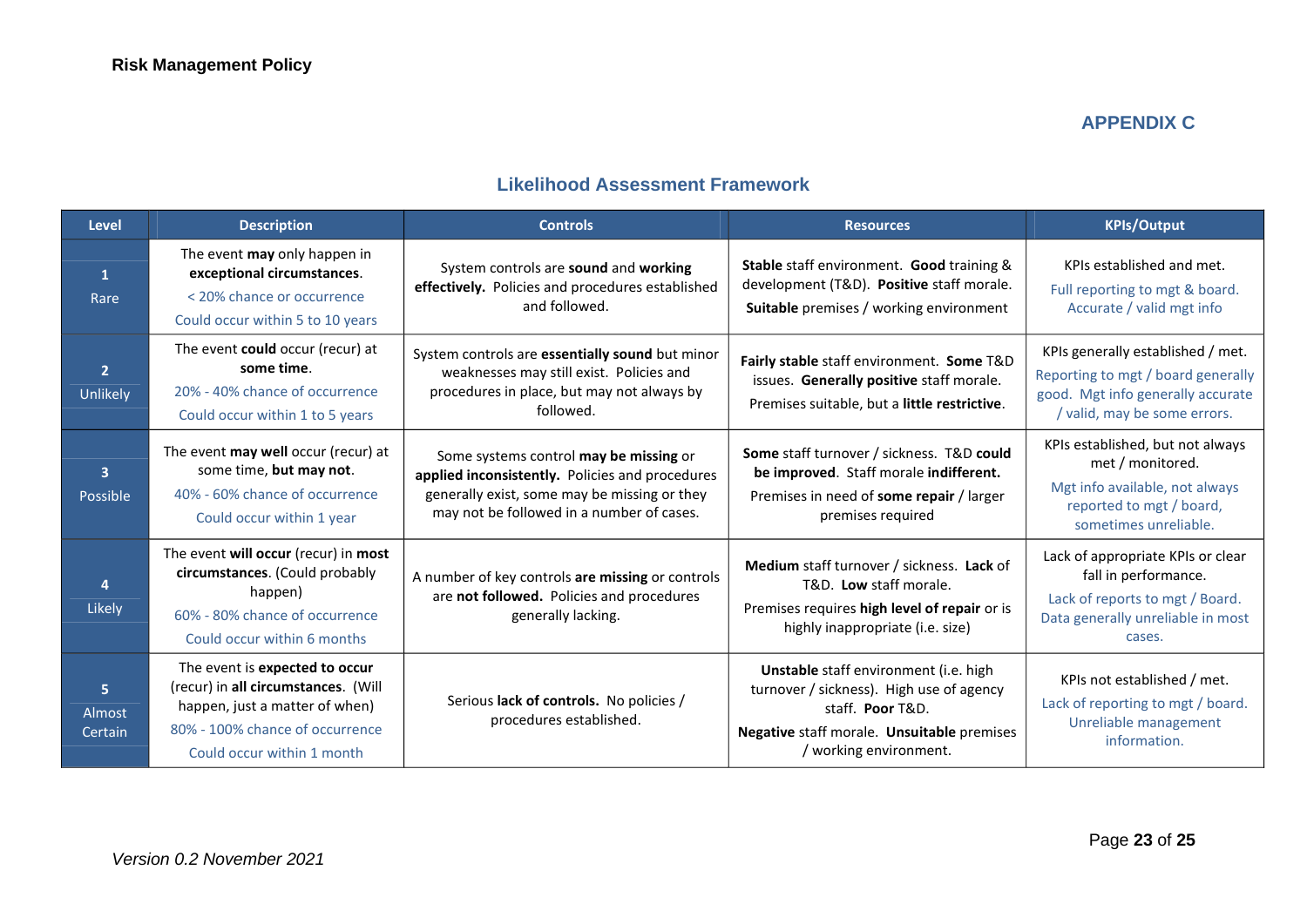# **APPENDIX D**

|                   |                              |                   |                     | <b>Severity of Impact</b> |                     |                        |
|-------------------|------------------------------|-------------------|---------------------|---------------------------|---------------------|------------------------|
|                   |                              | Negligible<br>(1) | <b>Minor</b><br>(2) | <b>Moderate</b><br>(3)    | <b>Major</b><br>(4) | <b>Critical</b><br>(5) |
|                   | Rare<br>(1)                  | 1                 | $\overline{2}$      | 3                         | 4                   | 5                      |
| <b>Occurrence</b> | Unlikely<br>(2)              | $\overline{2}$    | 4                   | $6\phantom{1}6$           | 8                   | 10                     |
| $\delta$          | <b>Possible</b><br>(3)       | 3                 | $6\phantom{1}6$     | 9                         | 12                  | 15                     |
| Likelihood        | Likely<br>(4)                | 4                 | 8                   | 12                        | 16                  | 20                     |
|                   | <b>Almost certain</b><br>(5) | 5                 | 10                  | 15                        | 20                  | 25                     |

## **Risk Assessment Matrix**